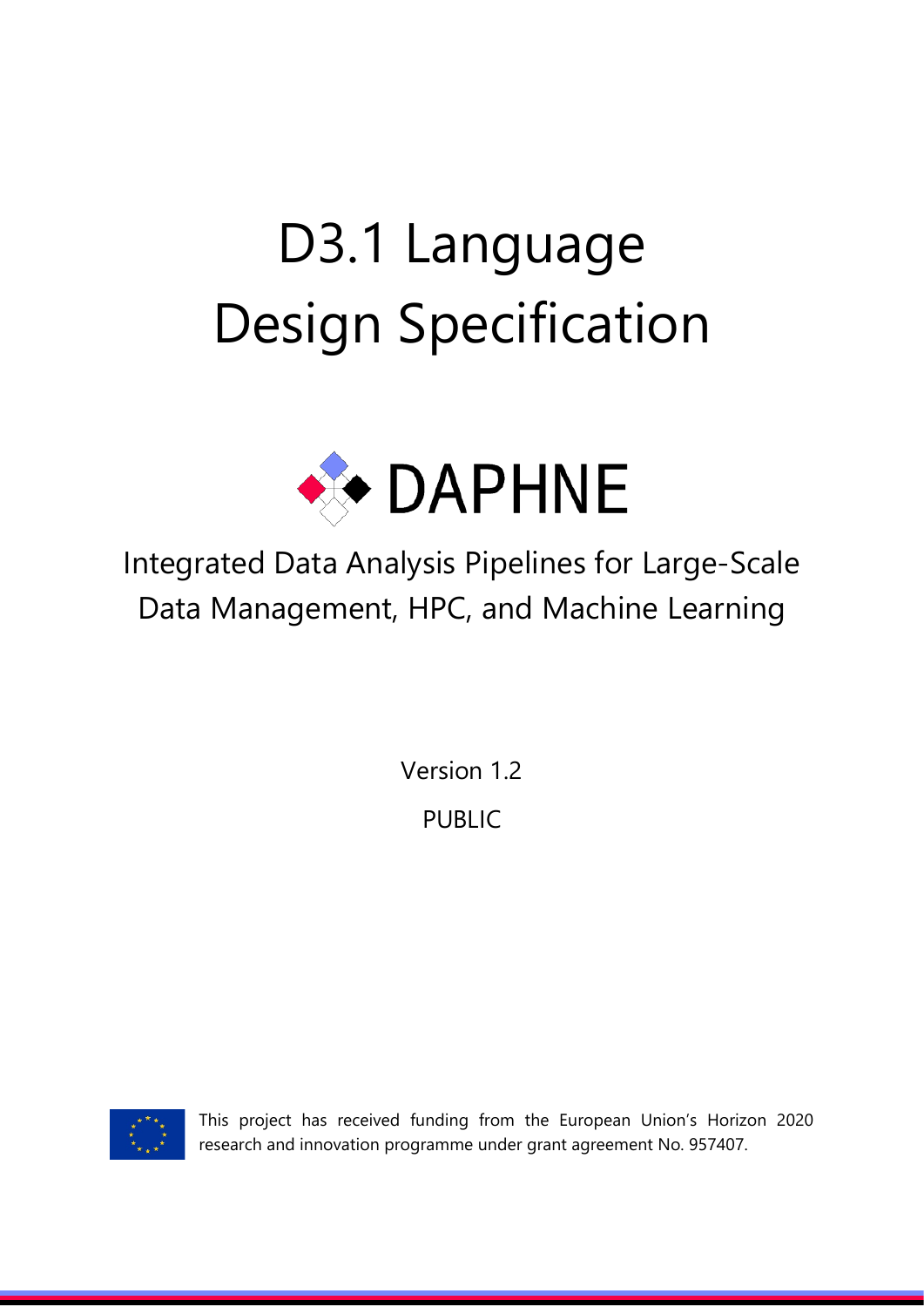

## Document Description

This report on the language design specification summarizes the design of DAPHNE's domainspecific language (DSL) and related user-facing application programming interfaces (APIs). Similar to the initial system architecture, described in deliverable D2.1, this language design is a result of many discussions with the entire consortium, especially WP2-WP7 because the language abstractions define operational capabilities of the DAPHNE system infrastructure, but also WP8/9 in order to align with the requirements of the use cases and broader benchmarking. The DAPHNE DSL is further closely related to the DAPHNE intermediate representation (IR) and compilation chain. Therefore, this report also summarizes the current DaphneIR, and related compiler design, as well as early ideas on extensibility at language, compiler, and runtime level. Since February 2021, a prototype of the DAPHNE infrastructure is under development, which already implements the core of the presented language design. The initial open source release of the DAPHNE prototype is planned for early 2022, through which we also aim to share the subsequent D3.2 and D3.3 demonstrator deliverables on the compiler prototype.

| <b>D3.1 Language Design Specification</b>     |                                                             |         |     |  |  |
|-----------------------------------------------|-------------------------------------------------------------|---------|-----|--|--|
| <b>WP3 - DSL Abstractions and Compilation</b> |                                                             |         |     |  |  |
| Type of document                              | R                                                           | Version | 1.2 |  |  |
| Dissemination level                           | PU                                                          |         |     |  |  |
| Lead partner                                  | <b>ETH</b>                                                  |         |     |  |  |
| Author(s)                                     | Matthias Boehm (KNOW), Ce Zhang (ETH), Patrick Damme (KNOW) |         |     |  |  |
| Reviewer(s)                                   | Benjamin Steinweder (KAI), Marcus Paradies (DLR)            |         |     |  |  |

## Revision History

|      | Version   Revisions and Comments                           | <b>Author / Reviewer</b> |
|------|------------------------------------------------------------|--------------------------|
| V1.0 | Initial structure & outline, discussion w/ all WP partners | Matthias Boehm           |
| V1.1 | Initial write-up language abstractions                     | Matthias Boehm           |
| V1.2 | Incorporated review comments and suggestions by            | Matthias Boehm           |
|      | Benjamin, Patrick, and Marcus                              |                          |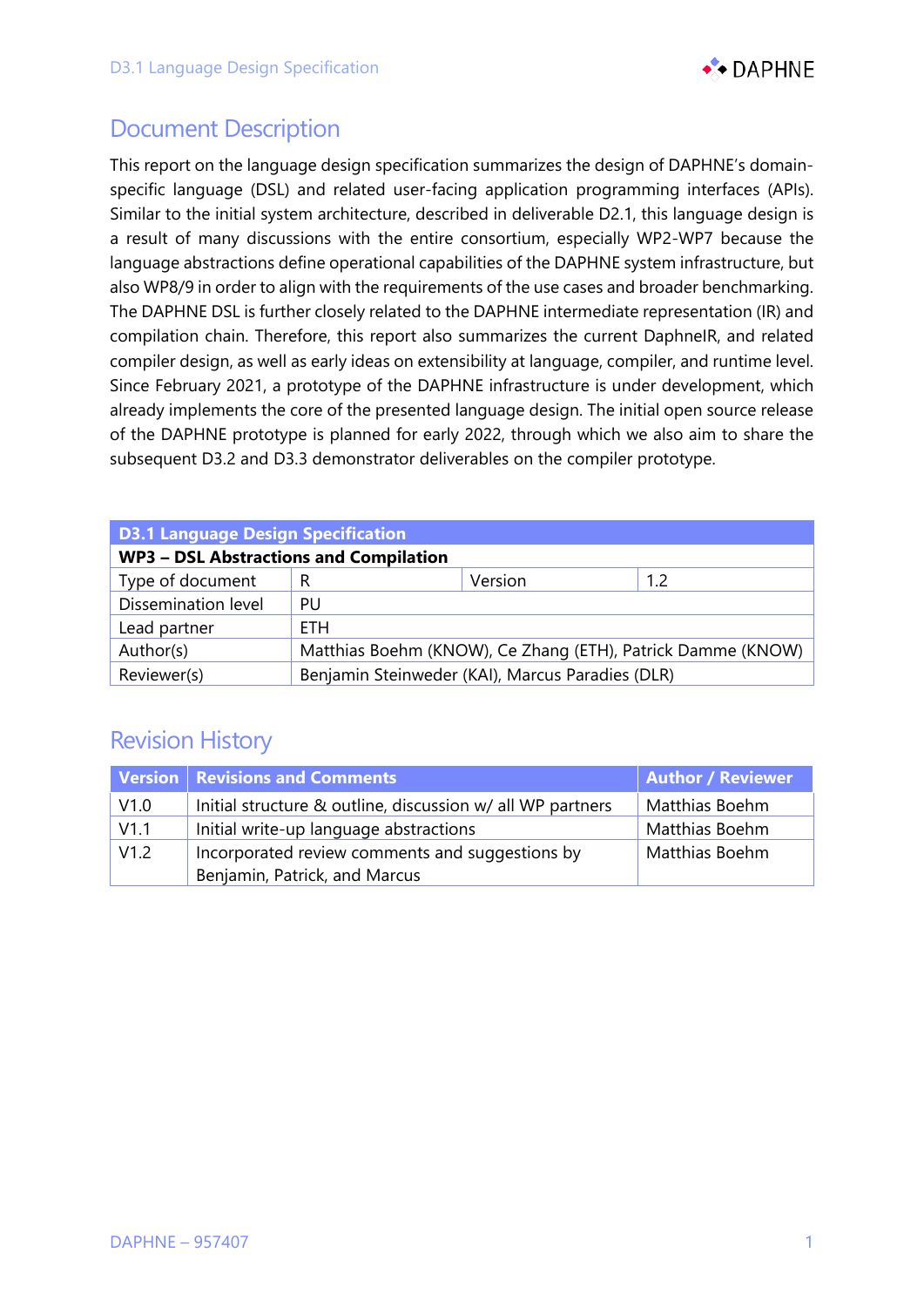

## 1 Abstract

DAPHNE aims to provide an open and extensible system infrastructure for integrated data analysis (IDA) pipelines that combine data management (DM) and query processing, highperformance computing (HPC), and machine learning (ML) training and scoring. Although state-of-the-art systems in these areas rely on a variety of different programming paradigms and language abstractions, they share many compilation and runtime strategies and thus, have intrinsic commonalities that ultimately allow us to define common language abstractions and their holistic optimization. Increasing specialization of applications, execution strategies, data types, and the underlying hardware further motivate data independence and extensibility as key design principles. In this report, we introduce the context of existing language abstractions and their limitations, overall design principles, and the initial design of the DAPHNE domainspecific language (DSL), user-facing application programming interfaces (APIs) for bridging the gap to the use cases, as well as the underlying DAPHNE intermediate representation (IR) and compilation chain. In detail, we utilize MLIR [LP+20] as a compiler infrastructure with increasing adoption and devise DaphneIR as a new MLIR dialect. Finally, we describe the initial plans for future extensibility at language, compiler, and runtime level.

## 2 Introduction

**Context and Background:** Developing and deploying efficient integrated data analysis (IDA) pipelines is still a major challenge as it requires orchestrating a number of different systems and data formats, and lacks the ability for holistic optimizations across entire IDA pipelines. Together with the increasing specialization of applications, execution strategies, data types, and the underlying hardware, we observe major productivity, overhead, and utilization challenges. First, tuning individual IDA pipelines for emerging hardware and changing data characteristics requires substantial manual effort and is often unsustainable in real-world scenarios. Second, orchestrating IDA pipelines with a variety of specialized systems reduces the effort but causes overhead for boundary crossing (e.g., materialization of intermediates), static resource allocation (temporal and/or spatial under-utilization), and lacks the ability of optimization and redundancy elimination (data and computation) if IDA pipeline primitives are mixed in repetitive or iterative computations. A necessary requirement for an open and extensible system infrastructure for entire IDA pipelines is a common language abstraction.

**Existing Language Abstractions:** Data management, HPC, and ML systems are all wellestablished fields with long histories of their language abstractions.

• First, in data management the introduction of the relational model [C70] spawned a variety of query languages like QUEL [SW+76] (based on tuple calculus) and SEQUEL [CB74] (based on relational algebra), which ultimately led to the SQL standard. The success of SQL was driven by its declarative nature (what, not how), flexibility of composing arbitrarily complex queries (closure property), automatic optimization of plans, and physical data independence (applications independent of data organization). Over time, SQL has been extended with good support for user-defined functions (UDF, e.g., in PostgreSQL [S16]), procedural dialects like PL/SQL, TSQL Froid [RP+17], and SQL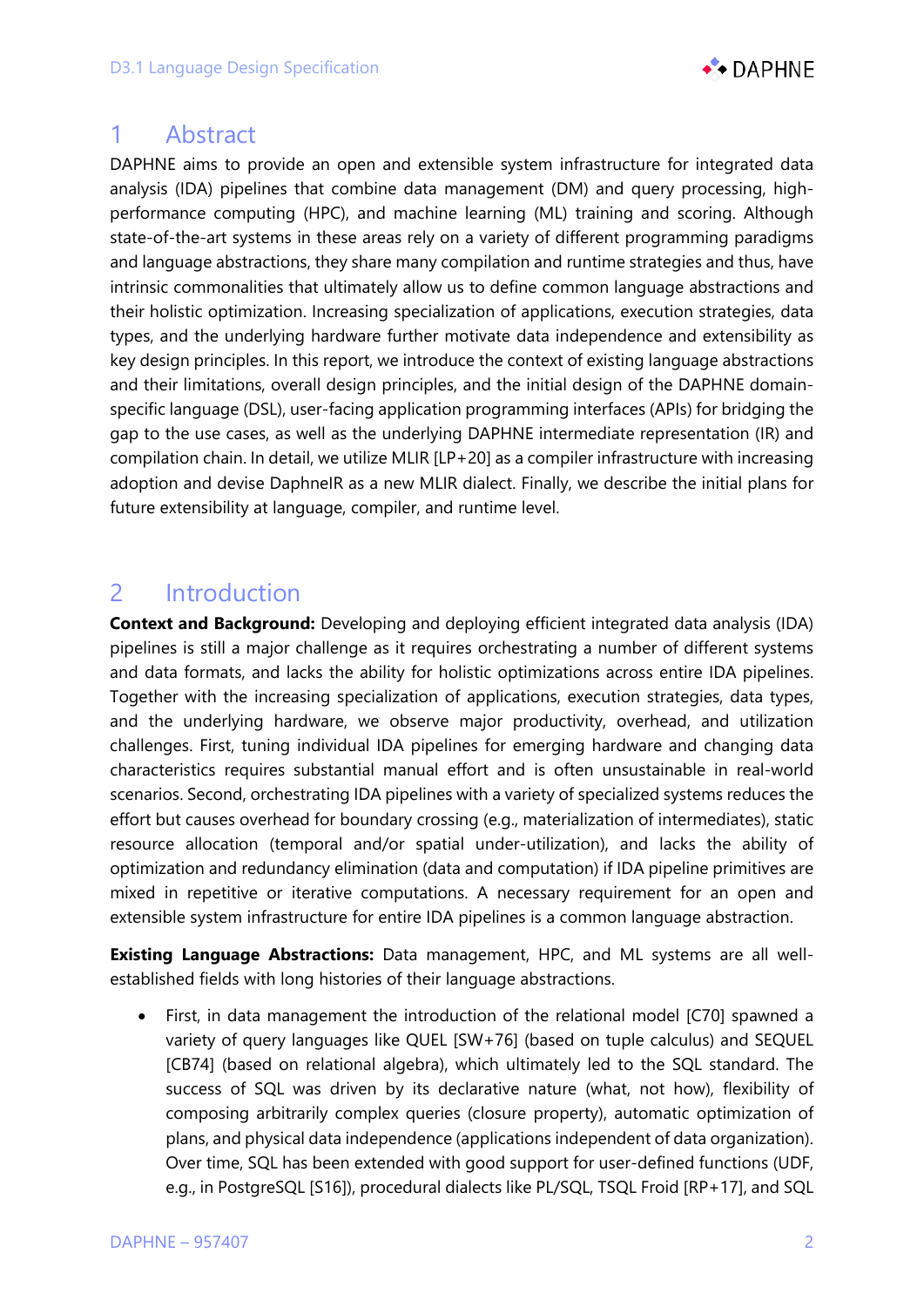

Script [BMM13]. Similar to internal execution plans in column stores like MonetDB [MBK00], recently also data-frame operations are widely used for data preparation and query processing, in both local and distributed environments, with systems like SparkSQL [AX+15], Dask [R15], and DuckDB [RM20].

- Second, in HPC the focus was and largely still is primarily on custom application codes and optimizing programming language compilers for FORTRAN and C. Major programming models include shared memory abstractions like OpenMP (open multiprocessing) and X10 [CG+05,MG+11], as well as message passing like MPI (message passing interface) and related collective operations. Specific applications, e.g., for multiresolution simulations, also led to more specialized programming models like stencilbased computations. Over time, a rich ecosystem of libraries for numerical computations and simulations like FEM (finite element method) or CFD (computational fluid dynamics) have been developed. A central abstraction, however, are multidimensional arrays and related operations, which allow the reuse of highly-tuned, hardware-vendor-provided BLAS and LAPACK libraries.
- Third, ML systems are in comparison to DM and HPC, still in their infancy but rapidly evolving. Language abstractions range from UDF-based systems [HR+12] (in DBMS or data-parallel frameworks), libraries of hand-crafted ML algorithms, over graph-based processing systems, and linear-algebra-based systems [BBY13,BD+16], to more specialized high-level and low-level frameworks for deep neural networks (DNN), model management, and feature-centric tools like DeepDive [SW+15], Overton [Re20], and Ludwig [MDM19]. Major classification dimensions include the language abstractions (operator libraries, algorithm libraries, computation graphs, linear algebra, layers/optimizers), execution strategies, distribution strategies, and underlying data types. Given the approximate nature of machine learning, there is also a wide variety of optimization objectives such as, minimize time subject to memory constraints, minimize monetary cost s.t. time constraints, and maximize accuracy s.t. time constraints.

Despite these very different language abstractions, programming models, and optimization objectives, there is common ground: all of these systems fundamentally work with combinations of data frames (tables with different types per column), and matrices/tensors (multi-dimensional arrays with homogeneous type). Providing the necessary basic functionality and extensibility on top of these abstract data types has the potential to allow a seamless specification and execution of integrated data analysis pipelines.

**Design Principles:** Before describing the DAPHNE language abstractions in detail, we first want to lay out key design principles that govern the individual design decisions:

• **DP1: Frame and Matrix Operations:** Many ML algorithms, analytical query processing, and numerical computation can be expressed via coarse-grained frame and matrix operations. Recent work on ML-assisted data cleaning [DR18], mapping of tree-based algorithms to matrix operations [NS+20], and even complex enumeration-based ML model debugging via linear algebra [SB21] show its wide applicability. Although such coarse-grained operations might appear restrictive, they preserve the semantics of operations, and tremendously simplify the parallelization and lowering to kernels for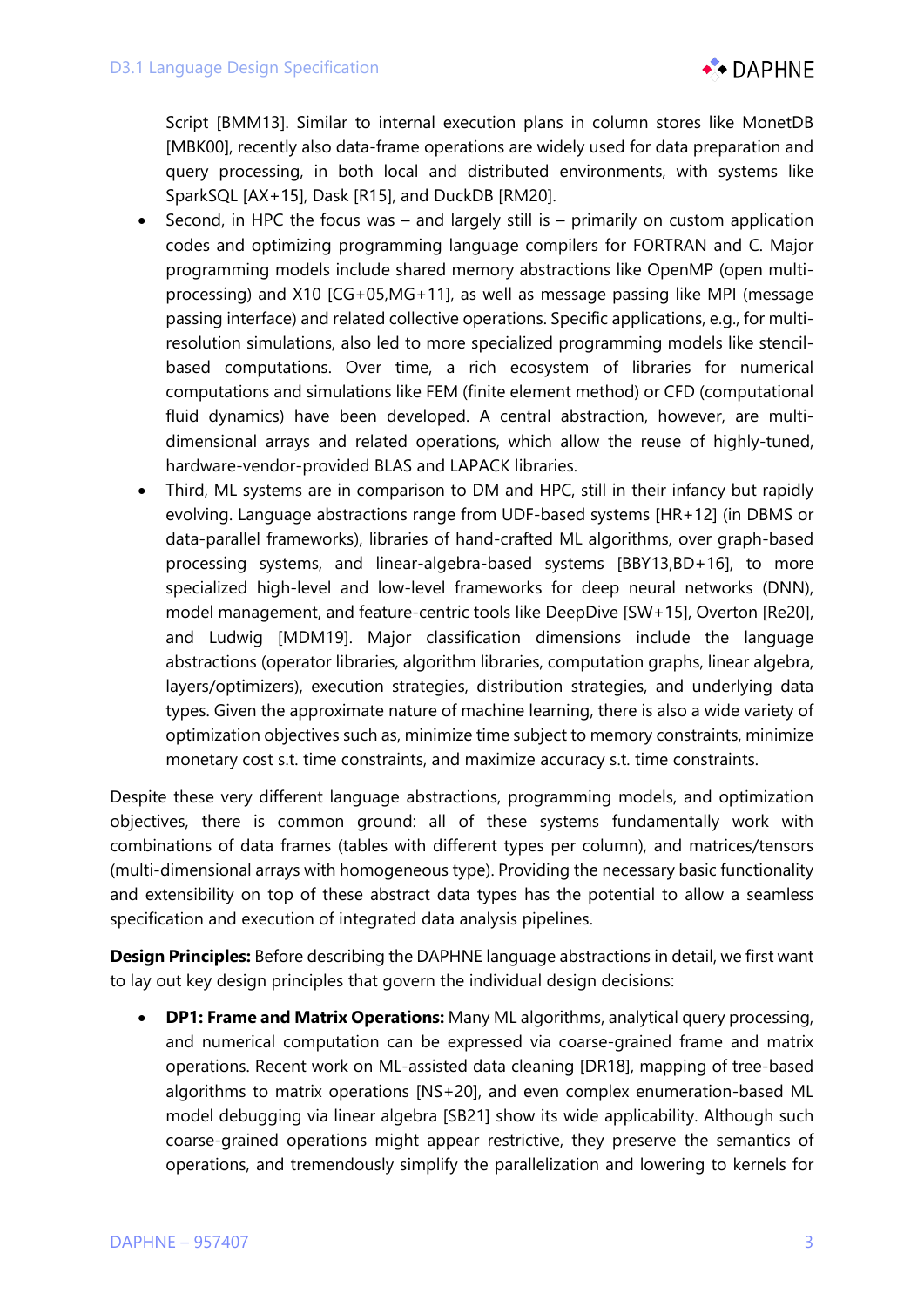emerging hardware. Overall, we aim to provide a hierarchy of language abstractions for ML algorithms and composite primitives based on frame and matrix operations.

- **DP2: Data Independence:** In contrast to many state-of-the-art ML systems, we aim to follow the success of SQL and provide data independence by default. Instead of requiring users to specify data representations like dense, sparse, and compressed; or data locations like local CPU, local GPU, or distributed, users only work with abstract data types and the compiler and runtime optimize the IDA pipeline for the given data and deployment characteristics. This principle is crucial, especially for libraries of composite DSL-based primitives during whose development the concrete deployment environment and data characteristics are still unknown.
- **DP3: Extensibility:** Data independence and automatic optimizations are great aspirations but face challenges with regard to extensibility for new operations, data types, and hardware. Given the expectation of increasing specialization across the software and hardware stack, DAPHNE's design and language abstractions aim for good extensibility to allow researchers to quickly experiment with new prototypes and extensions of system infrastructure for new specific environments.

**Contributions:** Following these three design principles, we created an initial design of the DaphneDSL and DaphneLib. In this report, we share the designs of these language abstractions and related compiler, as well as selected implementation details related to both the language abstractions and intermediate representation. The technical contributions include:

- *DSL and API Design:* First of all, in Section 3, we introduce the DAPHNE domain-specific language DaphenDSL including data types, operations, control flow, and additional language abstractions. In this context, we also introduce the DAPHNE Python API (DaphneLib) and parsers for other DSLs and embedded language abstractions like SQL.
- *Compiler Design:* Subsequently, in Section 4, we discuss the MLIR-based compilation chain and the mapping of DaphneDSL into executable runtime plans. This discussion also includes an overview of major compiler components.
- *Hooks for Extensibility:* Given the design principle of extensibility, in Section 5, we then discuss plans for extensibility at DSL, compiler, and runtime level in order to allow researchers to experiment with new operations, data types, optimizations, and emerging hardware devices in end-to-end IDA pipelines.
- *Related Work:* Finally, in Section 6, we summarize related projects and systems that also focus on compiler or system infrastructure for more complex IDA and ML pipelines, as well as aspects of extensibility.

# 3 APIs, DSL and Language Abstractions

The overall system architecture, including the goals of the DaphneLib and DaphneDSL, has been laid out in Deliverable 2.1 [D2.1]. Figure 1 shows this overall architecture. From a user perspective, the DaphneDSL – as a domain-specific language for data management, HPC, and ML training/scoring – is the main entry point, but additional APIs are provided to allow a seamless integration into typical workflows and environments of data scientists, ML and data researchers, as well as experts of specific application domains. In this section, we describe the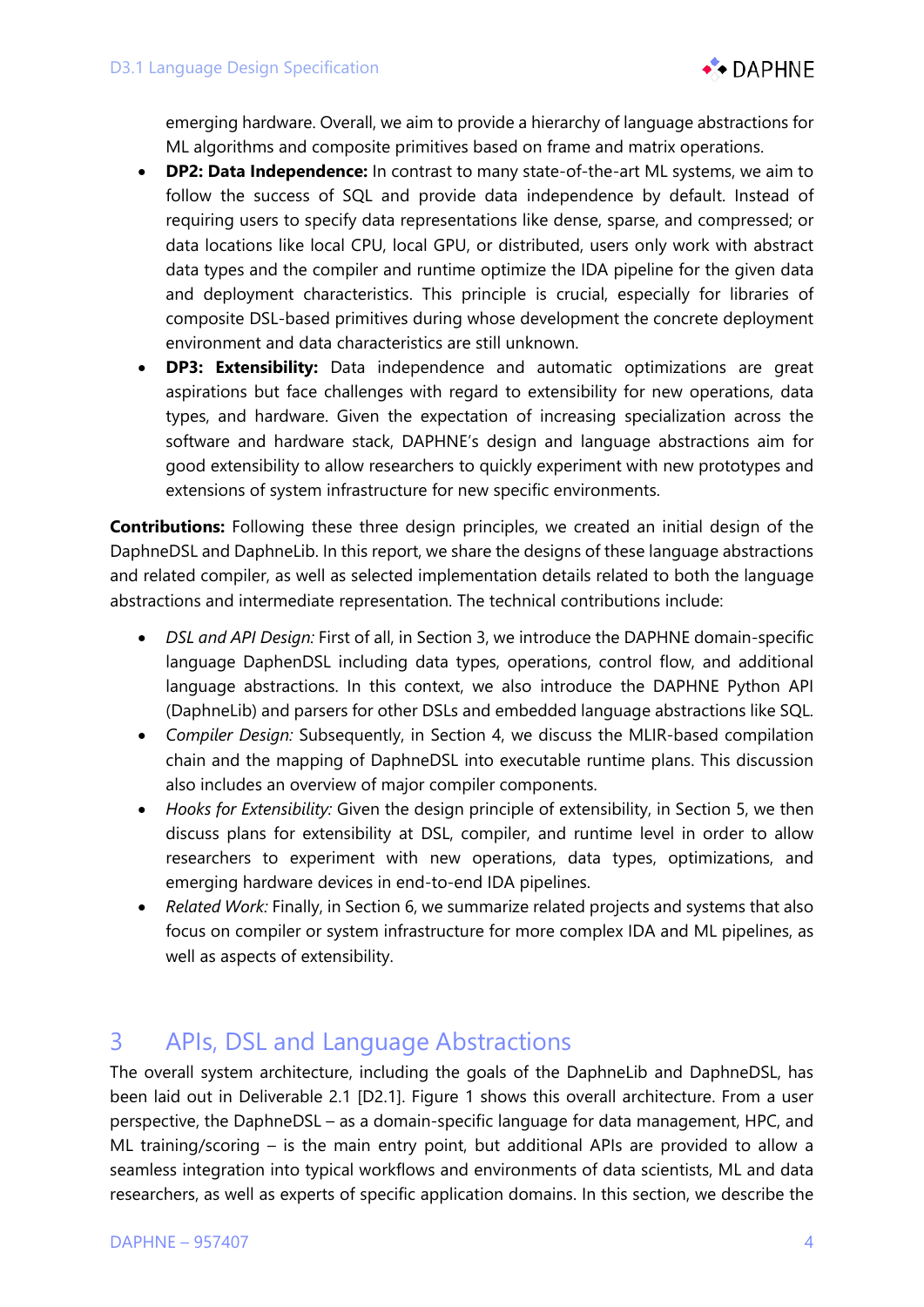

detailed designs of the DaphneDSL and DaphneLib (a Python API with lazy evaluation), as well as means for integrating other DSLs and application libraries.

| DaphneLib (API)                                                                          |                                                                                                                                                                             |                                                  |  |
|------------------------------------------------------------------------------------------|-----------------------------------------------------------------------------------------------------------------------------------------------------------------------------|--------------------------------------------------|--|
|                                                                                          | Extensible<br>Infrastructure                                                                                                                                                |                                                  |  |
| <b>MLIR</b><br>MLIR-Based<br>Compilation<br>Chain                                        | DaphneIR (MLIR Dialect)<br><b>Optimization Passes</b><br>New Runtime Abstractions<br>for Data, Devices, Operations                                                          | Multi-level<br>Compilation/<br><b>Runtime</b>    |  |
| <b>Device Kernels</b><br>(CPU, GPU,<br>FPGA, Storage)                                    | Hierarchical Scheduling<br>Vectorized<br>$\operatorname{Sync}/\operatorname{Async}$ $I/O$<br>Buffer/Memory<br><b>Execution Engine</b><br>(Fused Op Pipelines)<br>Management | Fine-grained<br><b>Fusion and</b><br>Parallelism |  |
| Local (embedded) and Distributed Environments<br>(standalone, HPC, data lake, cloud, DB) | Integration $w/$<br><b>Resource Mgmt</b><br>& Prog. Models                                                                                                                  |                                                  |  |

**Figure 1: DAPHNE System Infrastructure [D2.1].**

#### 3.1 DaphneDSL: A Domain-specific Language

**Overview:** The DaphneDSL is a domain-specific language inspired by ML systems as well as languages and libraries for numerical computation like Julia [BK+12], Python NumPy [HM+20], R [MH+12], and SystemDS DML [BA+20]. At a high-level, this DSL supports conditional control flow, typed and untyped functions; abstract data types of frames, matrices, and scalars; various built-in operations (i.e., functions and operators), and additional second-order language abstractions. A user creates a simple text file with a DSL script (e.g., example.daphne) and can parse, compile, and execute this script via

./build/bin/daphnec example.daphne

In order to parse this user script example.daphne into DaphneIR (DAPHNE's intermediate representation), we use ANTLR4, for which we provide a DSL grammar file and generate the respective parser in an offline manner on grammar updates. In the future, we will further simplify this invocation to 'daphne example.daphne'. The DaphneIR representation is then the input to the DAPHNE compiler and runtime as described in Section 4.

**Data and Value Types:** DaphneDSL differentiates data types and value types. Supported data types includes frames (a table with columns of potentially different value types), matrices (homogeneous value type) and scalar values, but in the future we will likely extend this by tensors and named/unnamed lists to group instances of such data types and access by name and/or position (e.g., params ["1r"], or params [7]). Value types specify the representation of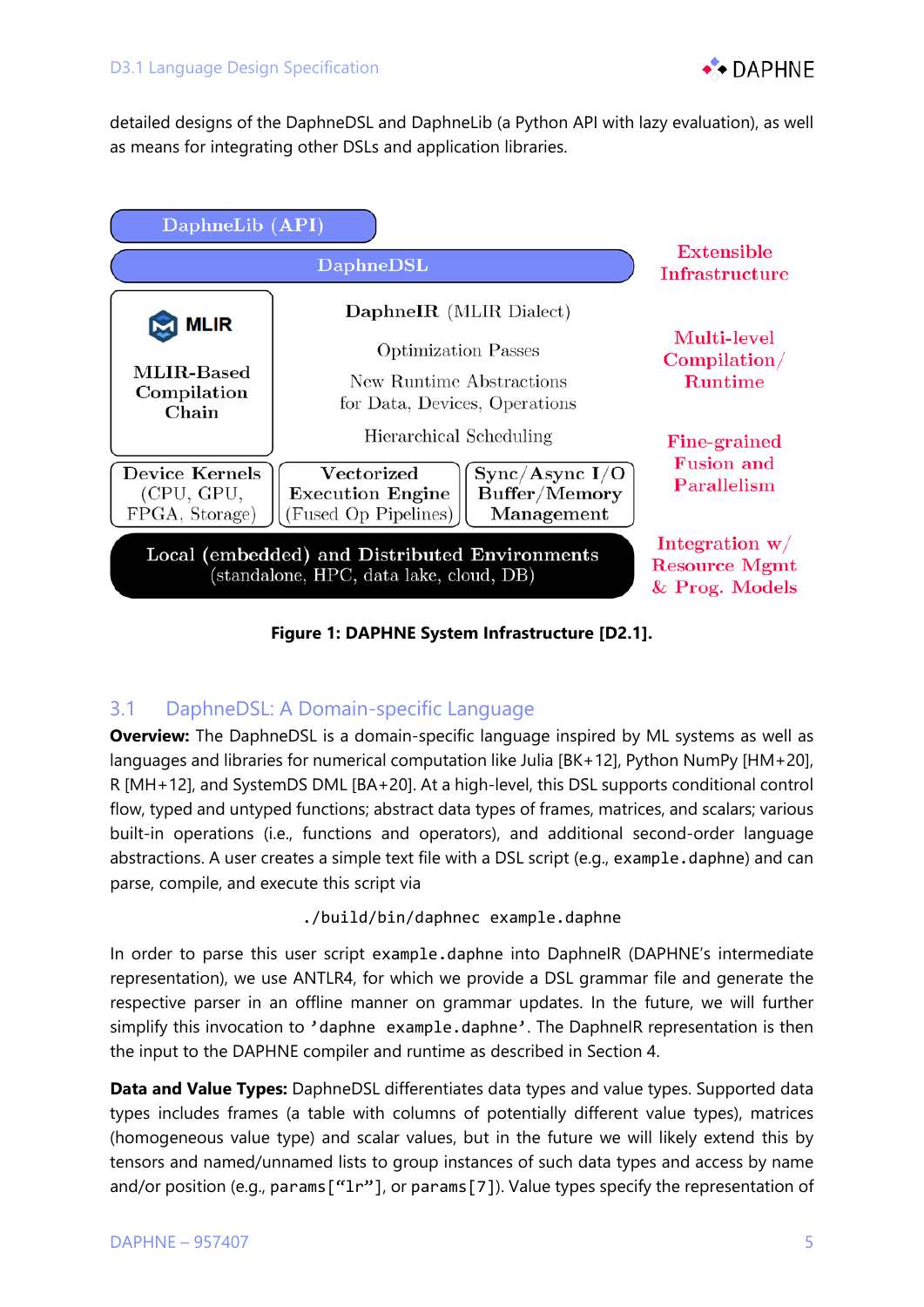

individual values and currently we support: SI8, SI32, SI64, UI8, UI32, UI64, FP32, FP64 (various integer and floating point representations). In addition, we also support strings but currently only for scalars. The combination of data and value types gives already powerful data representations such as Matrix<FP32> and Frame<SI32, SI8, FP64>.

**Basic Built-in Operations:** The supported frame and matrix operations include both relational algebra and linear algebra as well as various aggregation and statistical functions. In detail, the list of operations includes 100s of operations of the following categories:

- Matrix multiplications, and various decompositions/solvers
- Elementwise operations (e.g., unary, binary, ternary, n-ary)
- Aggregations and statistical functions (e.g., sum(), rowSums(), colSums(), median())
- Indexing and reorganization (e.g., transposition, extraction and insert, reshaping)
- Deep neural network layers and optimizers
- Set operations with set and multiset semantics, Cartesian product
- Selection and extended projection (with arithmetic operations)
- Joins (inner, outer, theta, semi, anti), and group-by aggregation
- Deduplication, sorting, renaming, and casting
- Read and write of common formats (e.g., csv, matrix market, parquet, arrow, hdf5)

**Example DSL Program:** For instance, the following DaphneDSL program computes the connected components (connected subgraphs) of a co-author graph.

```
 G = readCOO("./AuthorCOO.csv"); // n-by-n Boolean matrix
 n = nrow(G); // get the number of rows (i.e., number of vertexes)
maxi = 1000;
c = \text{seq}(1, n); // initialize n-by-1 matrix of vertex IDs (1 + \text{through } n) diff = inf; // initialize diff to +Infinity
iter = 1:
 // iterative computation of connected components
 while(diff>0 & iter<=maxi) {
   u = max(rowMaxs(G * t(c)), c); // propagate to neighbors, take new max
  diff = sum(u != c); // number of changed vertex states
  c = u; // update vertex assignment
  iter = iter + 1; }
```
We read a CSV file in coordinate format of row indexes, column indexes, and values (ones) into an expanded (likely sparse) matrix representation, where each row and column refers to an author (i.e., vertex or node in the graph) and non-zero cells refer to a co-author relationship. We then initialize the state of each vertex with a unique ID and iteratively propagate the current state to all neighbors (here, G\***t**(c) performs a matrix/row-vector elementwise multiplication with broadcasting of the transposed vector). The new vertex states are computed as the maximum IDs received from neighbors and current state. That way, the maximum vertex ID per component propagates through the entire subgraph, and once a fixpoint (no more changes) is reached, we terminate and obtain the assignment of nodes to connected components.

**Control Flow and Function Calls:** In order to enable complex user programs, we also support conditional control flow with loops, branches, and function calls. The basic control flow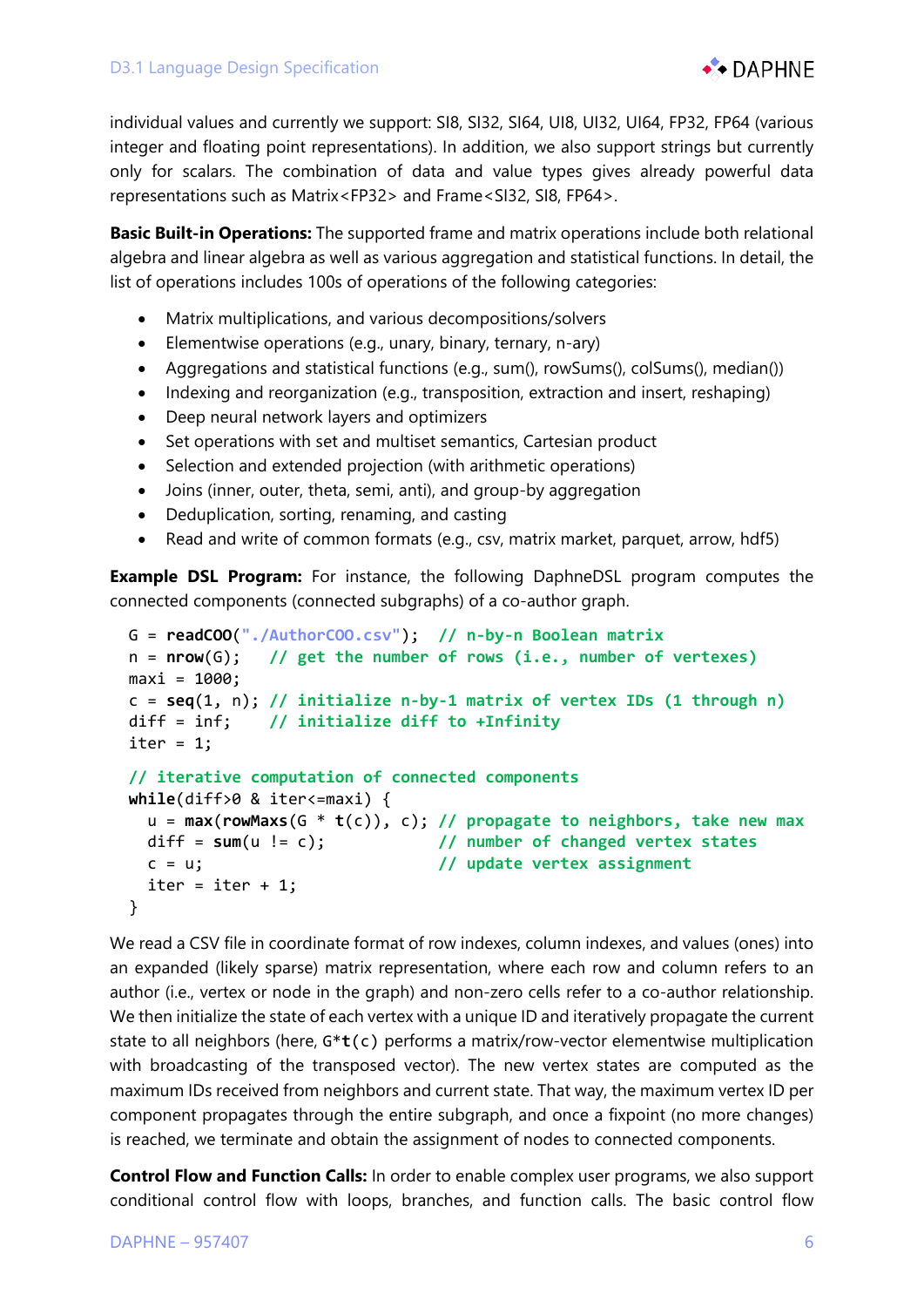

constructs are mapped to the existing MLIR dialect SCF (structured control flow), but we are not limited to its components. First, regarding loops, we support for, while-do, and do-while constructs, but will further add parfor (parallel for) loops [BT+14] as a hint for parallelization strategies (see extensibility). Second, branches use the classic if-elseif-else syntax. Both loops and branches allow for arbitrary nesting levels. Third, functions are one of the oldest and most powerful abstractions of computer science. In order to build a hierarchy of DSL-based primitives, we aim to support both typed and untyped functions. For example, consider wrapping the above example DSL program for connected components into a function components() and making it available as a registered built-in function.

```
 def components(G, maxi, verbose) { ... }
 def components(Matrix G, int maxi, bool verbose) { ... }
 def components(Matrix<UI1> G, UI32 maxi, UI1 verbose) { ... }
 def components(Matrix<UI1> G, UI32 maxi, UI1 verbose) 
   return (Matrix<UI64>) { ... } // one output matrix of UI64 value type
```
These alternative specifications allow for very good flexibility (untyped functions are compiled and specialized on demand according to types at a call site) as well as typing (for data and/or value types) if the types are known during development. For example, the given connected component algorithm assumes Boolean input graphs (1 bit integers) and can make this explicit. Note that we took inspiration from Python type hints (e.g., def foo( $x:T$ ) -> T:) and Julia type assertions (function  $foo(x::T):T)$ . Multiple function returns also require multiassignments such as  $X, Y = foo(Z)$  for a function that returns two results and binds them to X and Y, respectively. Function call arguments can be passed by position (e.g.,  $u =$ components(myGraph,100,1)) or name ( $u =$  components(G=myGraph)), were the latter allows arbitrary argument orderings and defaults. For both DSL-based functions and built-in operations, we aim to allow, similar to Julia [BC+18], multiple dispatch where function calls are dispatched to the most specific type combination of inputs. In contrast to general-purpose programming languages, we only allow top-level function declarations together with namespaces, which allows the packaging of function libraries without conflicts.

**Scoping and Type Polymorphism:** Related to conditional control flow, we use bounded scoping from traditional programming languages as shown below in the example on the left. If an intermediate variable (e.g., X) is created in a certain nested scope, it is deleted at the end of this scope. This scoping is in contrast to R's unbounded scoping, which is useful due to missing variable declarations. However, via simple matrix/frame constructors, as shown below in the example on the right, we can easily overcome the need for type declarations. Variable shadowing is not supported, so an assignment of X overwrites the outer scope's variable but in a function-local manner (no side effects on global variables outside the function).

```
if('sum(Y) > 0 ) X = Y @ Z; // matmult
   print(sum(X));
 } 
 // delete X on exit
                                      X = matrix(0, 0, 0) // needed
                                      if('sum(Y) > 0)X = Y \omega Z1;else
                                        X = Y \text{ @ } Z2;
```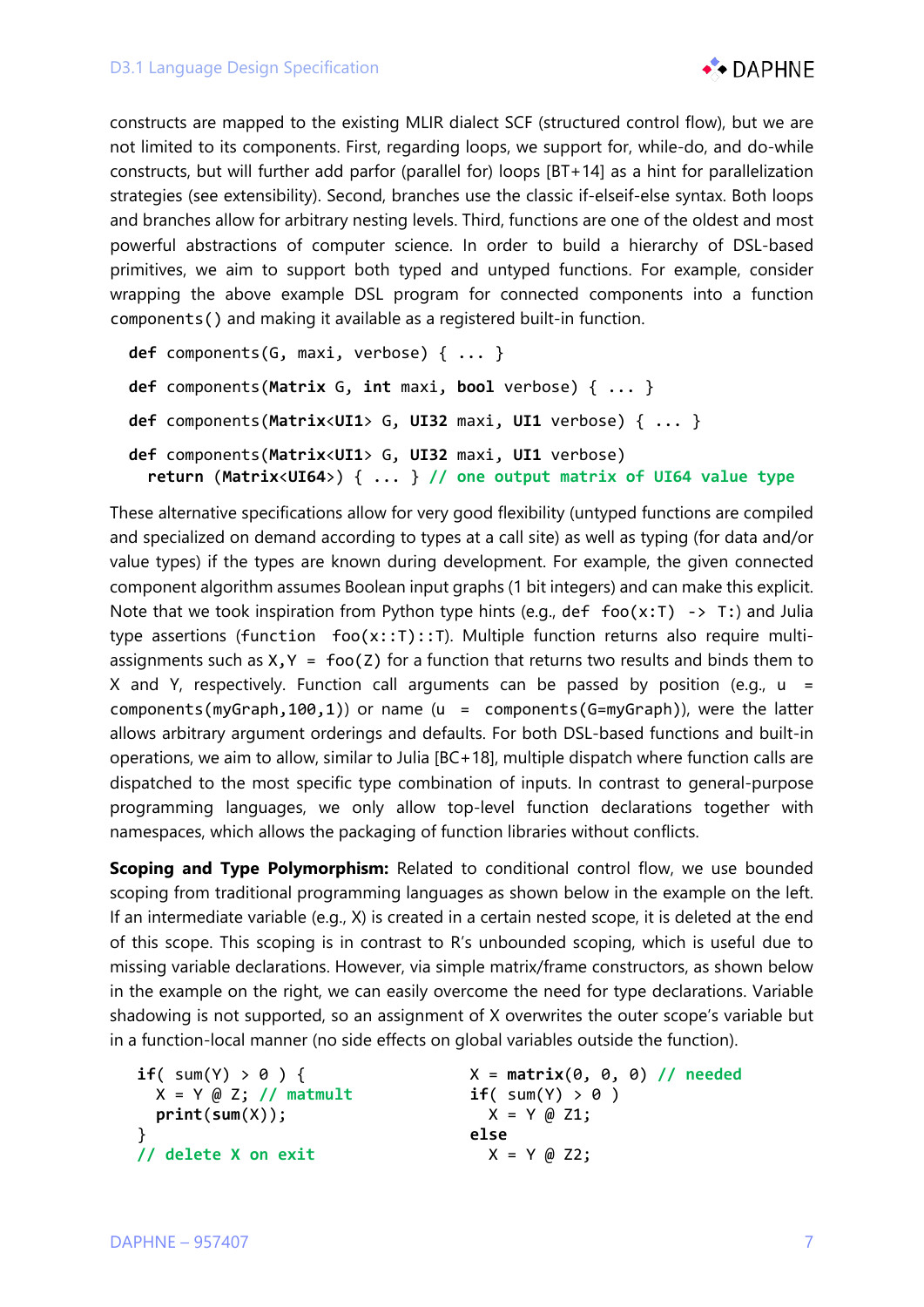

Furthermore, the DaphneDSL has copy-on-write semantics by default, where assignments like  $A = B$ , and function calls are copy-by-reference, but any modification like  $B[i, ] = C$ , implicitly copies B, performs the partial update and assigns the new intermediate to B, while A remains unmodified. This approach is consistent with R's copy-on-write semantics, whereas other languages like Julia use update-in-place by default and require users to perform explicit A=copy(B) operations if implicit updates to multiple objects are unintended. Internally, the DAPHNE compiler and runtime then help to avoid unnecessary copies (e.g., via update-in-place flags and/or reference counting). Finally, DaphneDSL provides limited type polymorphism in terms of non-polymorphic data types but polymorphic value types as shown in below example:

```
 X = matrix(0, 2, 2, SI32)
if('sum(Y) > 0') X = sum(Y); // X can't assign scalar
else if( sum(Y) < 0 )
   X = matrix(7.3, 10, 10, FP32) // ok
```
Here, X is initialized as a 2-by-2 integer matrix, and thus cannot be assigned a scalar data type (which would give the user an error during compilation), but a matrix data type of different value types (float here) and shapes. This approach ensures that, despite conditional control flow, the compiler can infer data types at all times, while the user gets enough flexibility in terms of value types that are not always obvious to infer. Kernels for different value types can also more easily be handled at compiler and runtime level via dispatch mechanisms while, for example, distributed operations for scalars are not meaningful.

**Higher-level Built-in Operations:** In addition to the basic built-in operations, we further aim to provide higher-level built-in operations. This includes DSL-based functions and secondorder functions. First, DSL-based functions are composite functions written in DaphneDSL that are registered in packages that can be imported in other DaphneDSL scripts. Good examples are packages for ML algorithms and individual DNN layers that can be directly called by applications. Second, we also aim to support various second-order functions that take functions as arguments. In detail, these functions include built-in functions for (a) executing SQL queries over registered tables, (b) primitives like parameter servers for data-parallel minibatch training, and (c) user-defined functions with different data bindings.

```
 // (a) SQL query processing
 registerView("XTab", X); // X:= [a SI32, b SI8, c FP64]
 Y = sql("SELECT DISTINCT a, b FROM XTab"); // Y:= [a SI32, b SI8]
 // (b) primitives for mini-batch training
 Mp = paramserv(model=M, features=X, labels=y,
                upd=updateGrad, agg=updateModel, utype=ASP,
                freq=BATCH, epochs=200, batchsize=128, ...);
 // (c) user-defined functions (axis: 0 cell, 1 row, 2 column)
 Y = map(X, foo); // DSL function foo applied to every cell of X
 Y = map(X, "v -> v.length + 1"); // C++ snippets with pre-defined env
Y = \text{map}(X, "v \rightarrow \text{atoi}(v) + 1", \text{ axis=1, } \text{lang} = "C++");
```
These primitives are either compiled to dedicated frame and matrix operations, or are mapped to dedicated infrastructure that repeatedly calls the passed function arguments. For example,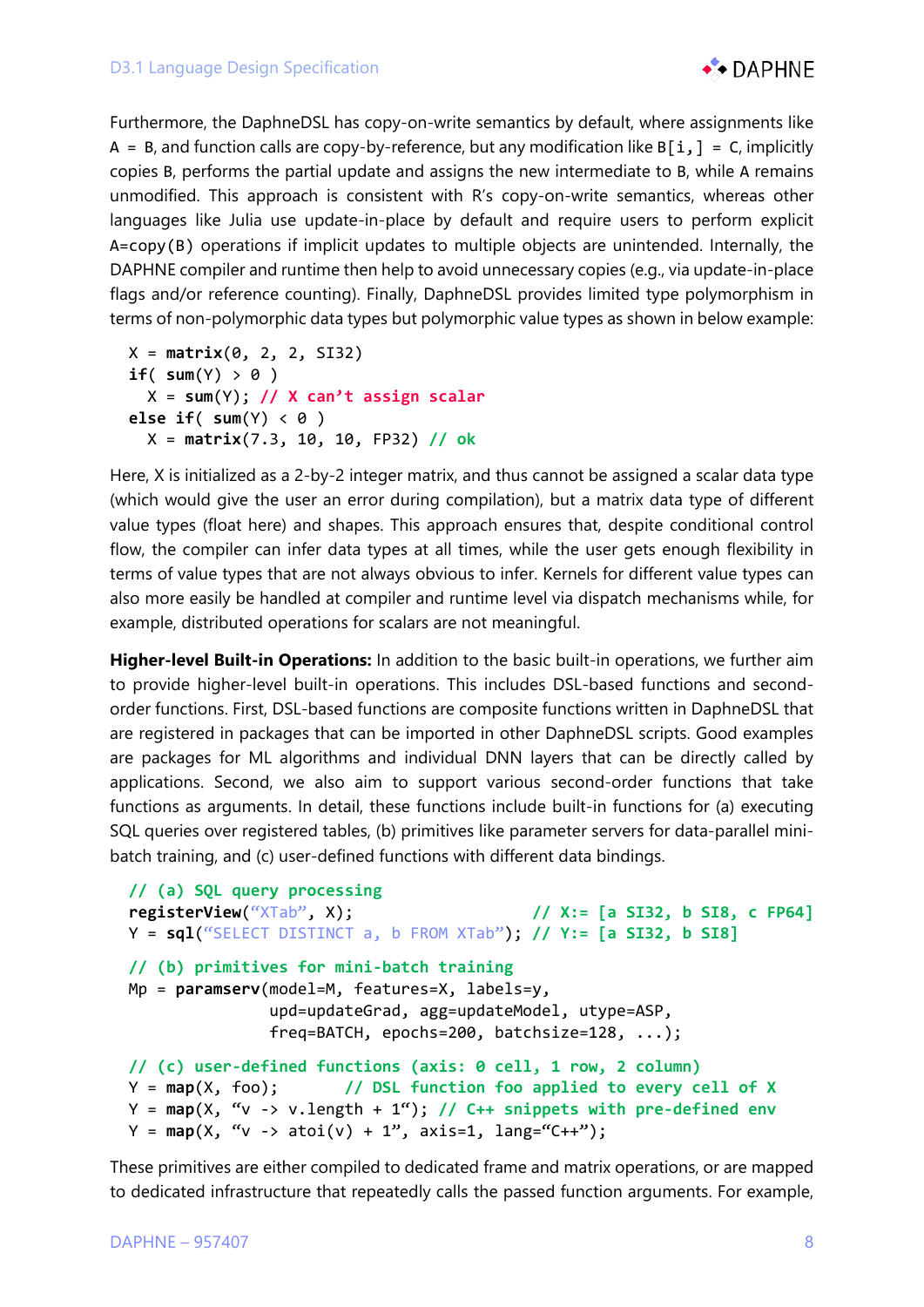

the parameter server (or similar distributions strategies) allows to establish temporary workers, repeatedly runs gradient and model updates and, after termination, returns the model and thus, acts as a stateless function like any other basic operation.

#### 3.2 DaphneLib: A Python API

**Overview:** Python is currently undoubtedly the primary entry point to ML systems, but increasingly often also to data management and query processing as well as numerical computations. Accordingly, we aim to provide DaphneLib as a simple user-facing Python API that allows calling individual basic and higher-level DAPHNE built-in functions. The overall design follows similar abstractions like PySpark [ZC+12] and Dask [R15] by using lazy evaluation, but when evaluation is triggered assembles and executes a DaphneDSL script that reuses the entire DAPHNE compilation chain with all related optimization passes.

**Lazy Evaluation:** The entry point for DaphneLib is a DaphneContext that can create DAPHNE matrices or frames from passed pandas data-frames or NumPy arrays. These matrices and frames are essentially meta data objects with a reference to the leaf data. Subsequent operations can be directly invoked on these meta data objects. An example of calling our connected components built-in function will look as follows:

 dc = **DaphneContext**() G = dc.**from\_numpy**(npG)  $G = (G != 0)$ c = **components**(G, 100, True).**compute**()

While Spark differentiates transformations and actions (where actions trigger computation), Dask [R15] provides an explicit compute() function. In order to make our API easily understandable, we follow this design of explicit triggers. In the example above, we create a DAPHNE matrix from a NumPy array, convert it to a Boolean matrix for robustness via (G!=0) in case the original graph contains edge weights or similar values (e.g., number of co-authored papers), and call the components() built-in function (which expects a Boolean matrix). All these operations only build a local dependency graph of operations where each metadata object points to its operation node and subsequent operations take the dependencies of inputs and place their operation on top of the dependency graph. On compute(), we then traverse this dependency graph in a depth-first manner (processing children of a node, and then the node itself) in order to construct a DaphneDSL script. Each node adds a line of DSL script, and the depth-first traversal with memorization (do not descent if a node was already processed) ensures an ordering by data dependencies without unnecessary redundancy if a node is reachable over multiple paths in the dependency graph. The resulting DaphneDSL script is parsed, compiled, and executed through daphnec, and the results are converted to NumPy arrays or pandas data-frames. In addition to exposing all basic and higher-level built-in functions and operations, we further provide an operation that directly takes DaphneDSL as a string. Given this seamless integration, users can then mix and match DAPHNE computations with other Python libraries and plotting functionality.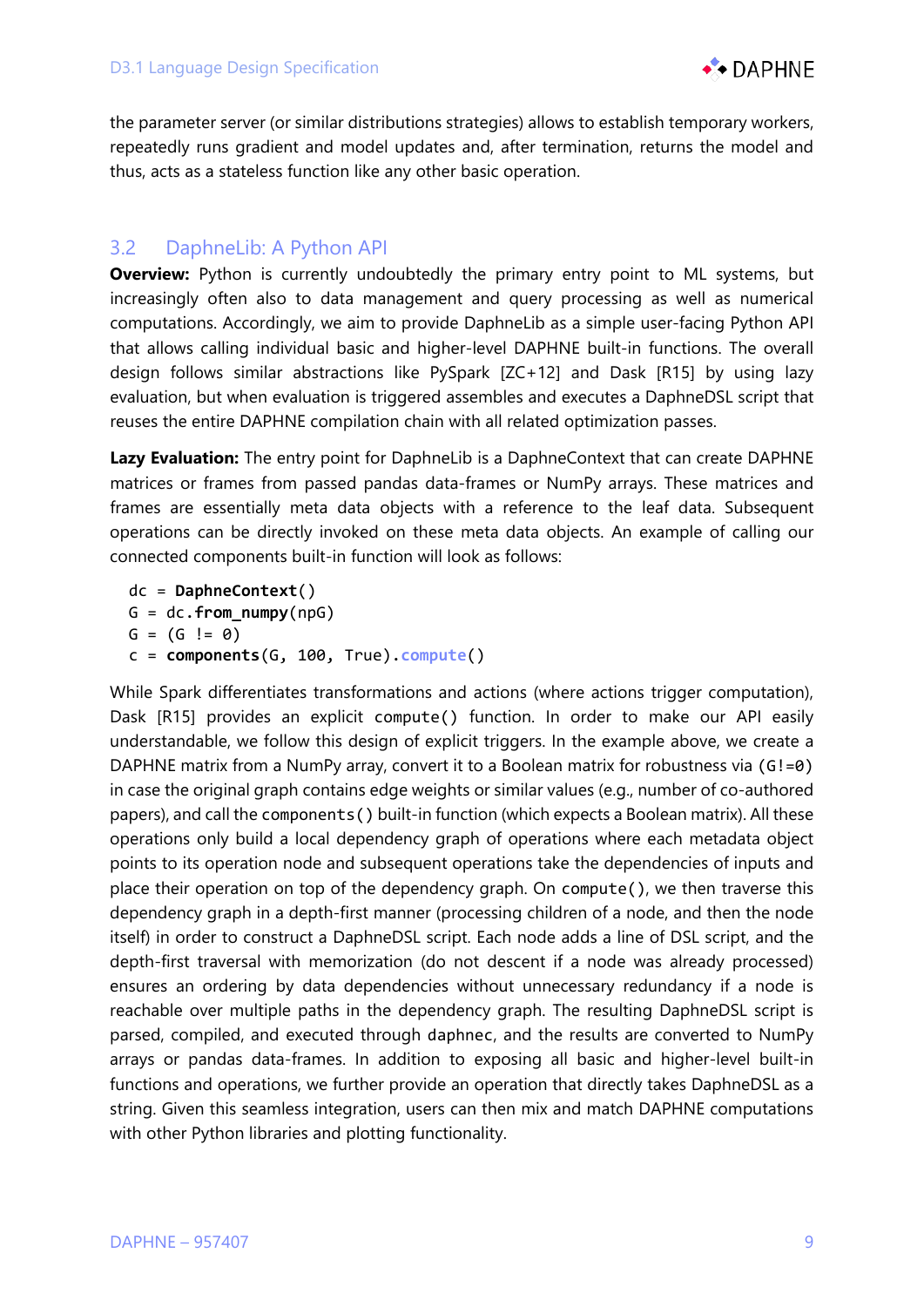

#### 3.3 Parsers for External Languages (SQL, DML)

While conceptually very clear, building the DSL-based built-in functions for a wide variety of data analytics and ML algorithms from scratch could take years. Accordingly, we aim to leverage existing libraries of pre-processing primitives, ML algorithms, and DNN layers and optimizers with similar language abstractions (for subsets of functionality), and automatically convert them to DaphneDSL. For this reason, we aim to integrate parsers for external languages in the form of tools used in an offline and/or online (during script compilation) manner. As shown in Figure 2, using DaphneDSL as the common target ensures consistency of compilation utilizing both conditional control flow as well as matrix and frame operations.



**Figure 2: DAPHNE APIs and DSLs.**

**SQL Parser:** Initially we contemplated reusing and extending the PostgreSQL parser, but later decided to start from scratch and incrementally build up a tailor-made SQL parser that currently converts directly to frame operations in DaphneIR. In the future, we will add dedicated components for PostgreSQL dialect and its procedural extensions PL/pgSQL.

**SystemDS DML:** Apache SystemDS [BA+20], as the successor of Apache SystemML, exposes a DSL called DML (declarative machine learning language) with an R-like syntax. Most importantly it contains a linear-algebra-based hierarchy of primitives for data cleaning and data augmentation, hyper-parameter tuning, feature selection, a variety of ML algorithms, DNN layers and optimizers, many graph algorithms, as well as model debugging, evaluation and scoring. We aim to create an offline tool to parse and convert these DML scripts into DaphneDSL, allowing to materialize and adapt these primitives for DaphneDSL language abstractions, while capitalizing on the wealth of functionality, the liberal Apache-v2 license, and SystemDS contributors in the DAPHNE consortium. Finally, we will also explore additional converters from TensorFlow [A+16], PyTorch [P+19], and Scikit-learn [P+12] pipelines in order to quickly bridge the gap between applications and the DAPHNE system infrastructure.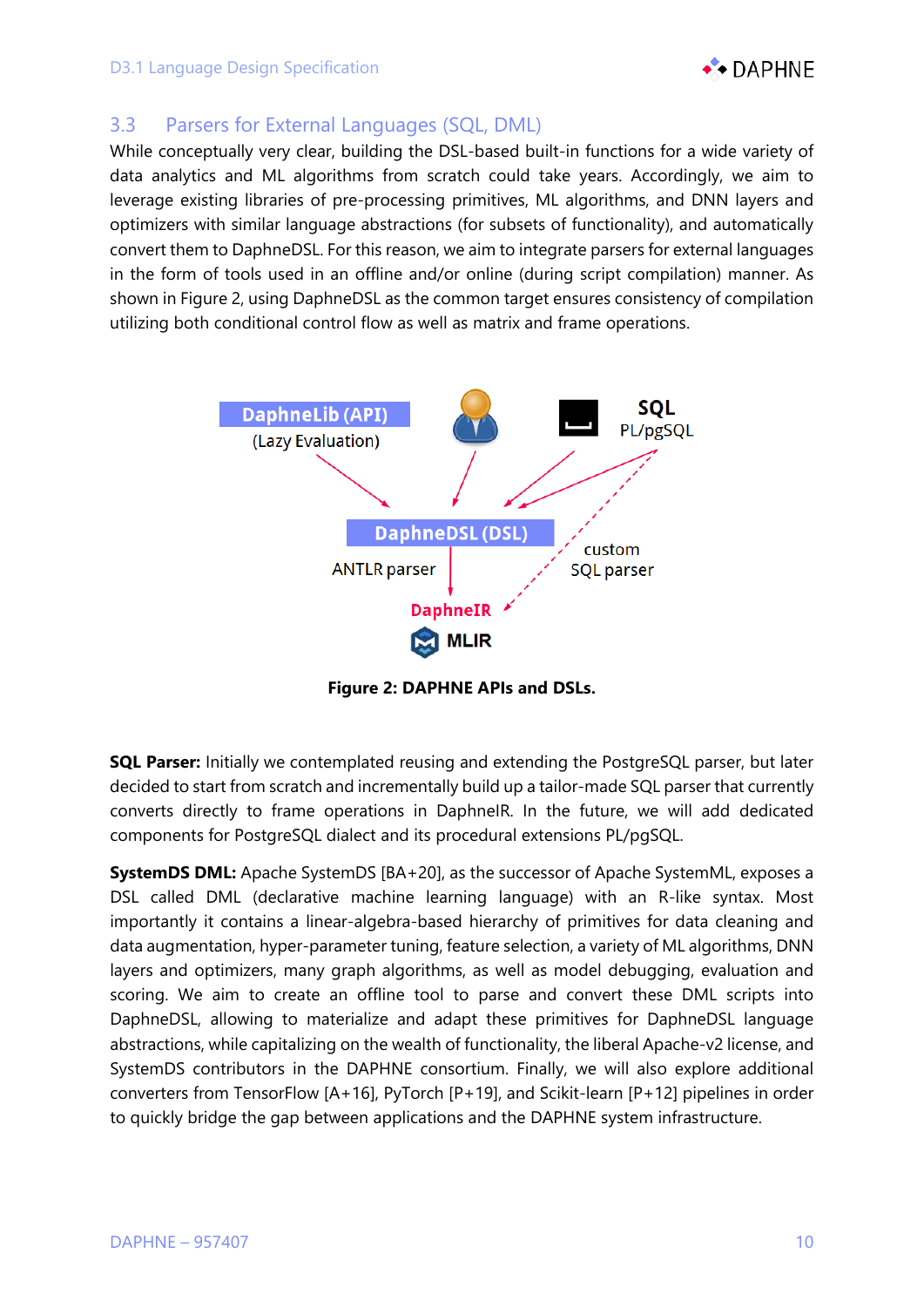

### 3.4 Integration of External Libraries

The integration of external libraries is very important in order to allow an incremental adoption of the DAPHNE infrastructure by potential users. This integration focuses on two main aspects, low overhead data exchange with UDFs and libraries, as well as exposing the tuning knobs (e.g., degree of parallelism) of libraries to optimization and hierarchical scheduling of IDA pipelines.

**Data Transfer:** The basic integration of external libraries is through materialized intermediates and the sketched abstractions for user-defined functions. Additionally, we aim to support zerocopy data formats like Apache Arrow (https://arrow.apache.org/), chunked data transfers as known from R-integrations [DSB+10,GLW+11], and careful tuning of buffer management as done for data exchange of database systems with user-defined functions [RMT+17].

**Scheduling:** Additionally, we aim to annotate the called UDFs in special script-level scopes to expose tunable parameters such as the degree of parallelism, and other MPI / OpenBLAS configurations of HPC libraries. Exposing and utilizing these parameters during optimization will allow for seamless scheduling and better utilization of hardware resources in complex, composite IDA pipelines that otherwise would need to make certain assumptions and treat such external libraries as black-box functions, blocking any other concurrent operations. Besides manually exposing such tuning knobs, an interesting research direction is the development of custom OpenMP backends that intercept tasks of the external libraries and forwards these tasks to the DAPHNE scheduler similar to the integration of custom application codes in analytical database systems [WPM+15].

## 4 Overview Compiler Design

Figure 1 also shows the overall compiler design. The initial compiler prototype will be shared as part of the future demonstrator deliverable D3.2, but in this section, we already describe the compiler design for a holistic discussion of language abstractions, compilation chain, and means of extensibility of both language abstractions as well as compiler and runtime.

#### 4.1 DaphneIR Dialect (Intermediate Representation)

**MLIR Background:** The ANTLR parser converts given DaphneDSL scripts into DaphneIR, an MLIR dialect. MLIR [LP+20] is a customizable compiler infrastructure for reuse and low-cost domain-specific compilers. Programs are represented in static single assignment (SSA) form – which allows only a single assignment to an otherwise immutable variable – and then lowered to LLVM. Its basic concepts are modules, functions, and regions that can contain sequences of blocks, which in turn contain sequences of operations. The basic philosophy is that everything, even loop structures with arbitrarily complex body programs, are operations (that may or may not contain regions) and everything is designed for customization. Using MLIR allows for reuse of basic infrastructure and various optimization passes as a library (along with existing documentation), and allows future extensibility by other MLIR dialects. For control structures like branches and loops, we already use the SCF (structured control flow) dialect.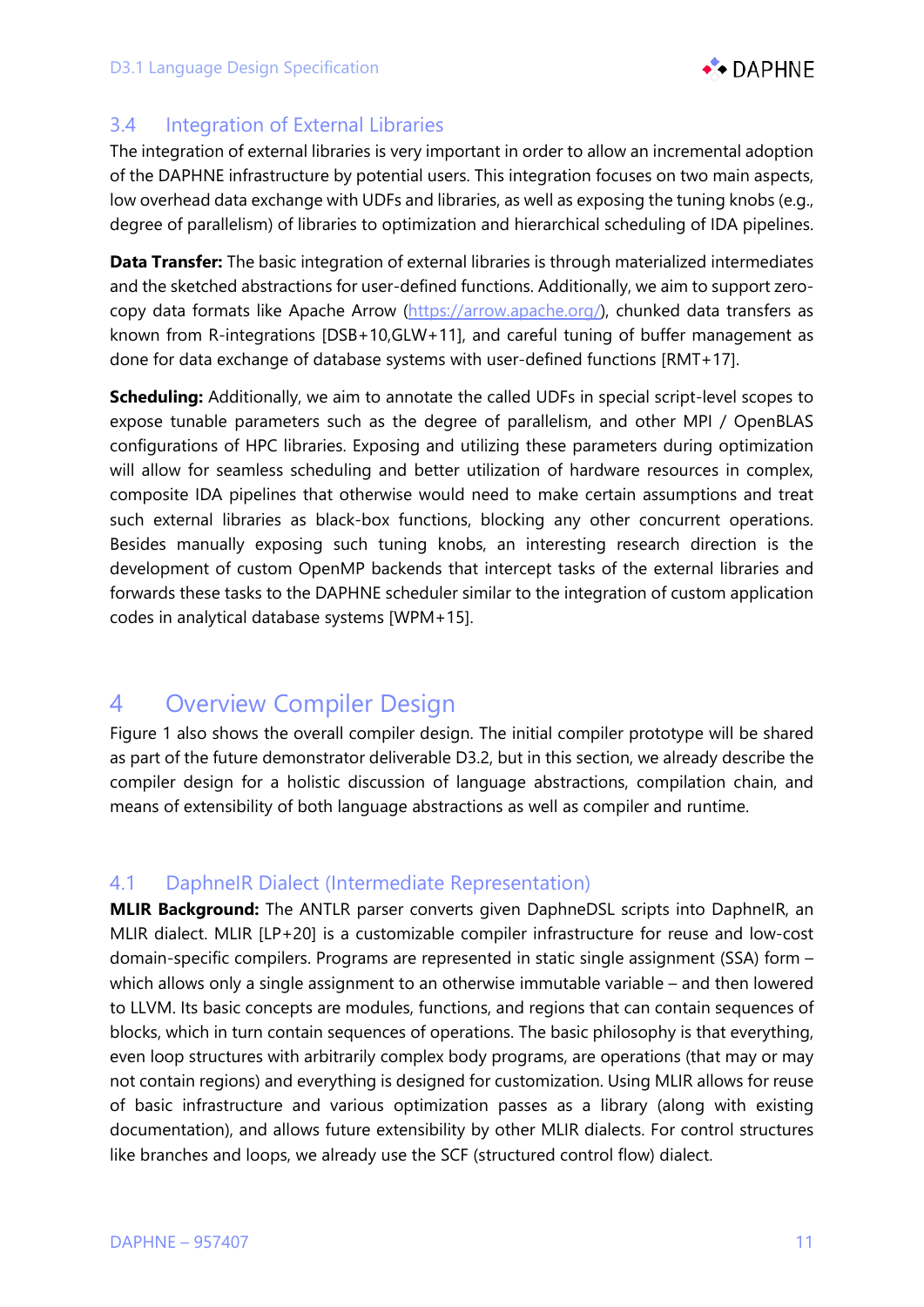

**DaphneIR:** The DAPHNE MLIR dialect, called DaphneIR, defines the types, operations, and various traits (e.g., for schema, type, and shape inference) in so-called TableGen [TD21] records, from which C++ code is automatically generated. Operations produce values of a certain type. For example, the following snippets show the TableGen specifications of basic scalar value types, the matrix multiplication operation, and the shape inference interface:

```
 def SIntScalar : AnyTypeOf<[SI8, SI32, SI64], "signed integer">;
 def UIntScalar : AnyTypeOf<[UI8, UI32, UI64], "unsigned integer">;
 def IntScalar : AnyTypeOf<[SIntScalar, UIntScalar], "integer">;
 def FloatScalar : AnyTypeOf<[F32, F64], "float">;
 def NumScalar : AnyTypeOf<[IntScalar, FloatScalar], "numeric">;
 def Daphne_MatMulOp : Daphne_Op<"matMul", [
   DeclareOpInterfaceMethods<VectorizableOpInterface>, 
   NumRowsFromIthArg<0>, NumColsFromIthArg<1>
 ]> {
   let arguments = (ins MatrixOf<[NumScalar]>:$lhs, MatrixOf<[NumScalar]>:$rhs);
   let results = (outs MatrixOf<[NumScalar]>:$res);
 }
 def InferShapeOpInterface : OpInterface<"InferShape"> {
   let description = [{
     Interface to infer the shape(s) of the data object(s)
     returned by an operation.
   }];
   let methods = [
     InterfaceMethod<
       "Infer the shape(s) of the output data object(s).",
       "std::vector<std::pair<ssize_t, ssize_t>>", "inferShape", (ins)>
   ];
 }
```
Here NumScalar refers to any supported integer or floating point type, and is used to parameterize the value type of the inputs and outputs of the matrix multiplication. The InferShapeOpInterface specifies an inferShape method that returns a vector of matrix dimensions (pair of rows and columns, for each result of the operation), which for the matrix multiplication takes the number of rows from the left-hand-side and number of columns from the right-hand-side. Additional traits exist for example, for operator fusion (vectorization), distributed operations, and type inference. During parsing, we instantiate the individual operations, blocks, and regions.

**Example IR Program:** Returning to our connected components example, the DSL script (currently in slightly modified form and with random data generation) is parsed into the following DaphneIR program (in its textual representation):

```
module {
   func @main() {
     %0 = "daphne.constant"() {value = 2000 : si64} : () -> si64
    %1 = "daphne.constant"() {value = 1 : si64} : () -> si64
    %2 = "daphne.constant"() {value = 1 : si64} : () -> si64
     %3 = "daphne.constant"() {value = 1.000000e-03 : f64} : () -> f64
    %4 = "daphne.constant"() {value = -1 : si64} : () - > si64
     %5 = "daphne.cast"(%0) : (si64) -> index
     %6 = "daphne.cast"(%0) : (si64) -> index
     %7 = "daphne.randMatrix"(%5, %6, %1, %2, %3, %4) : 
          (index, index, si64, si64, f64, si64) -> !daphne.Matrix<?x?xsi64>
     %8 = "daphne.constant"() {value = 1000 : si64} : () -> si64
    %9 = "daphne.constant"() {value = 1 : si64} : () -> si64
```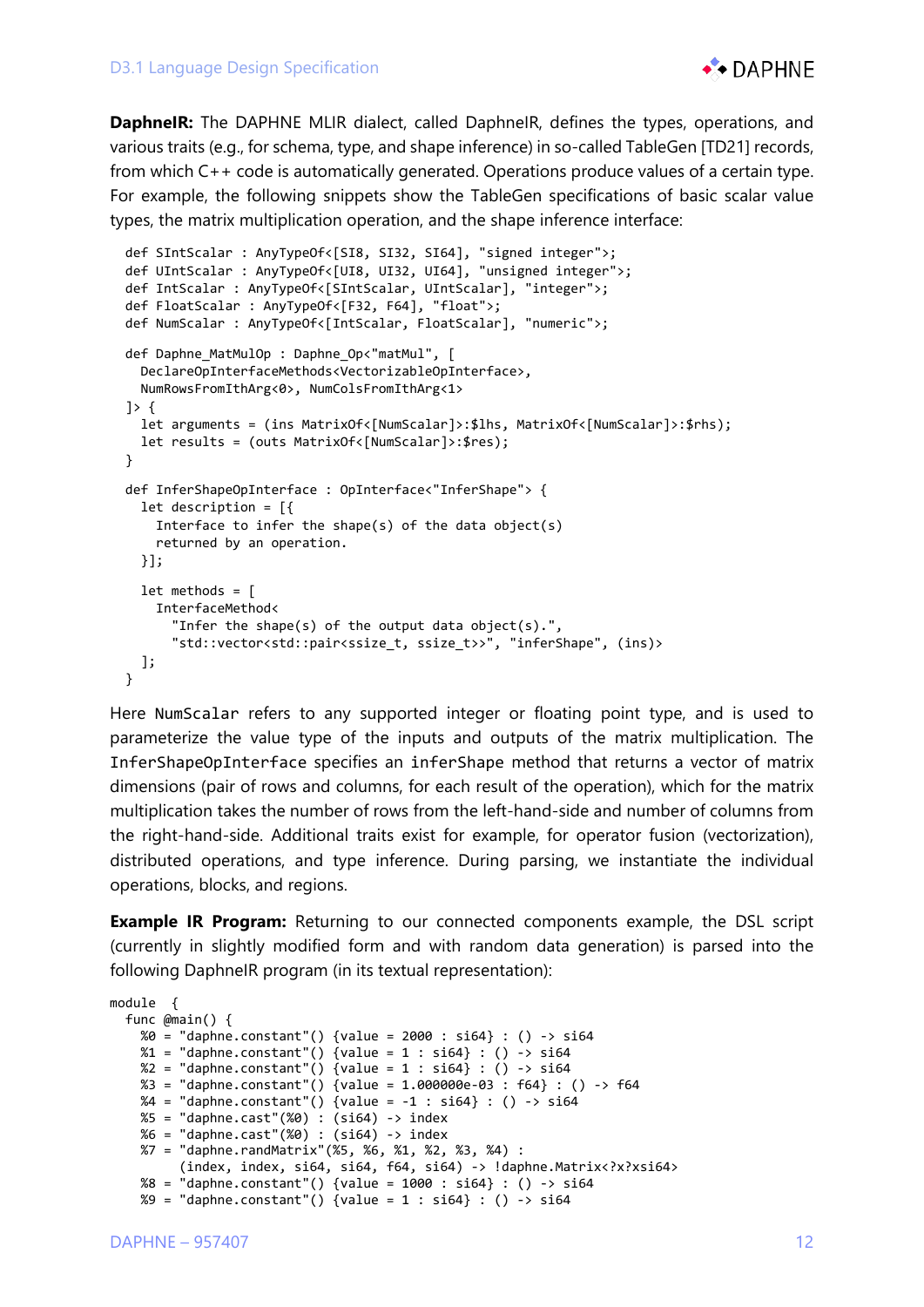

```
 %10 = "daphne.constant"() {value = 1 : si64} : () -> si64
    %11 = "daphne.seq"(%9, %0, %10) : (si64, si64, si64) -> !daphne.Matrix<?x?xsi64>
   %12 = "daphne.contrib('') {value = 0x7FF00000000000000 : f64} : () -> f64 %13 = "daphne.constant"() {value = 1 : si64} : () -> si64
    %14:3 = scf.while (%arg0 = %13, %arg1 = %12, %arg2 = %11) : 
            (si64, f64, !daphne.Matrix?x?xsi64) -> (si64, f64, !daphne.Matrix?x?xsi64 {
      %15 = "daphne.constant"() {value = 0.000000e+00 : f64} : () -> f64
      %16 = "daphne.ewGt"(%arg1, %15) : (f64, f64) -> f64
      %17 = "daphne.cast"(%16) : (f64) -> si64
      %18 = "daphne.ewLe"(%arg0, %8) : (si64, si64) -> si64
      %19 = "daphne.ewAnd"(%17, %18) : (si64, si64) -> si64
      %20 = "daphne.cast"(%19) : (si64) -> i1
      scf.condition(%20) %arg0, %arg1, %arg2 : si64, f64, !daphne.Matrix<?x?xsi64>
    } do {
     ^bb0(%arg0: si64, %arg1: f64, %arg2: !daphne.Matrix<?x?xsi64>): // no predecessors
      %15 = "daphne.transpose"(%arg2) : 
             (!daphne.Matrix<?x?xsi64>) -> !daphne.Matrix<?x?xsi64>
      %16 = "daphne.ewMul"(%7, %15) : 
            (!daphne.Matrix<?x?xsi64>, !daphne.Matrix<?x?xsi64>) -> !daphne.Matrix<?x?xsi64>
     %17 = "daphne.constant"() {value = 0 : si64} : () -> si64
      %18 = "daphne.maxRow"(%16) : (!daphne.Matrix<?x?xsi64>) -> !daphne.Matrix<?x?xsi64>
      %19 = "daphne.ewMax"(%18, %arg2) : 
            (!daphne.Matrix<?x?xsi64>, !daphne.Matrix<?x?xsi64>) -> !daphne.Matrix<?x?xsi64>
      %20 = "daphne.ewNeq"(%19, %arg2) : 
            (!daphne.Matrix<?x?xsi64>, !daphne.Matrix<?x?xsi64>) -> !daphne.Matrix<?x?xsi64>
      %21 = "daphne.sumAll"(%20) : (!daphne.Matrix<?x?xsi64>) -> si64
      %22 = "daphne.cast"(%21) : (si64) -> f64
     %23 = "daphne.constant"() {value = 1 : si64} : () -> si64
      %24 = "daphne.ewAdd"(%arg0, %23) : (si64, si64) -> si64
      scf.yield %24, %22, %19 : si64, f64, !daphne.Matrix<?x?xsi64>
 }
    "daphne.return"() : () \rightarrow () }
```
After additional optimization passes for rewrites, shape inference, and lowering of the SCF dialect we obtain the following representation:

```
module {
   func @main() {
    %0 = "daphne.call_kernel"() {callee = "_createDaphneContext__DaphneContext"} : () -> !daphne.DaphneContext
 %1 = "daphne.constant"() {value = 2000 : si64} : () -> si64
 %2 = "daphne.constant"() {value = 1 : si64} : () -> si64
 %3 = "daphne.constant"() {value = 1.000000e-03 : f64} : () -> f64
 %4 = "daphne.constant"() {value = -1 : si64} : () -> si64
 %5 = "daphne.call_kernel"(%1, %0) {callee = "_cast__size_t__int64_t"} : (si64, !daphne.DaphneContext) -> index
 %6 = "daphne.call_kernel"(%1, %0) {callee = "_cast__size_t__int64_t"} : (si64, !daphne.DaphneContext) -> index
 %7 = "daphne.call_kernel"(%5, %6, %2, %2, %3, %4, %0) 
 {callee = "_randMatrix__DenseMatrix_int64_t__size_t__size_t__int64_t__int64_t__double__int64_t"} : 
 (index, index, si64, si64, f64, si64, !daphne.DaphneContext) -> !daphne.Matrix<2000x2000xsi64>
 %8 = "daphne.constant"() {value = 1000 : si64} : () -> si64
 %9 = "daphne.call_kernel"(%2, %1, %2, %0) {callee = "_seq__DenseMatrix_int64_t__int64_t__int64_t__int64_t"} :
         (si64, si64, si64, !daphne.DaphneContext) -> !daphne.Matrix<2000x1xsi64>
 %10 = "daphne.constant"() {value = 0x7FF0000000000000 : f64} : () -> f64
 br ^bb1(%2, %10, %9 : si64, f64, !daphne.Matrix<2000x1xsi64>)
 ^bb1(%11: si64, %12: f64, %13: !daphne.Matrix<2000x1xsi64>): // 2 preds: ^bb0, ^bb2
 %14 = "daphne.constant"() {value = 0.000000e+00 : f64} : () -> f64
 %15 = "daphne.call_kernel"(%12, %14, %0) {callee = "_ewGt__double__double__double"} : 
 (f64, f64, !daphne.DaphneContext) -> f64
 %16 = "daphne.call_kernel"(%15, %0) {callee = "_cast__int64_t__double"} : (f64, !daphne.DaphneContext) -> si64
 %17 = "daphne.call_kernel"(%11, %8, %0) {callee = "_ewLe__int64_t__int64_t__int64_t"} : 
 (si64, si64, !daphne.DaphneContext) -> si64
 %18 = "daphne.call_kernel"(%16, %17, %0) {callee = "_ewAnd__int64_t__int64_t__int64_t"} : 
 (si64, si64, !daphne.DaphneContext) -> si64
 %19 = "daphne.call_kernel"(%18, %0) {callee = "_cast__bool__int64_t"} : (si64, !daphne.DaphneContext) -> i1
   cond_br %19, ^bb2(%11, %12, %13 : si64, f64, !daphne.Matrix<2000x1xsi64>), ^bb3
   ^bb2(%20: si64, %21: f64, %22: !daphne.Matrix<2000x1xsi64>): // pred: ^bb1
    %23 = "daphne.call_kernel"(%22, %0) {callee = "_transpose__DenseMatrix_int64_t__DenseMatrix_int64_t"} : 
 (!daphne.Matrix<2000x1xsi64>, !daphne.DaphneContext) -> !daphne.Matrix<1x2000xsi64>
 %24 = "daphne.call_kernel"(%7, %23, %0) 
          {callee = "_ewMul__DenseMatrix_int64_t__DenseMatrix_int64_t__DenseMatrix_int64_t"} : 
          (!daphne.Matrix<2000x2000xsi64>, !daphne.Matrix<1x2000xsi64>, !daphne.DaphneContext) -> 
           !daphne.Matrix<2000x2000xsi64>
    %25 = "daphne.call_kernel"(%24, %0) {callee = "_maxRow__DenseMatrix_int64_t__DenseMatrix_int64_t"} :
```
}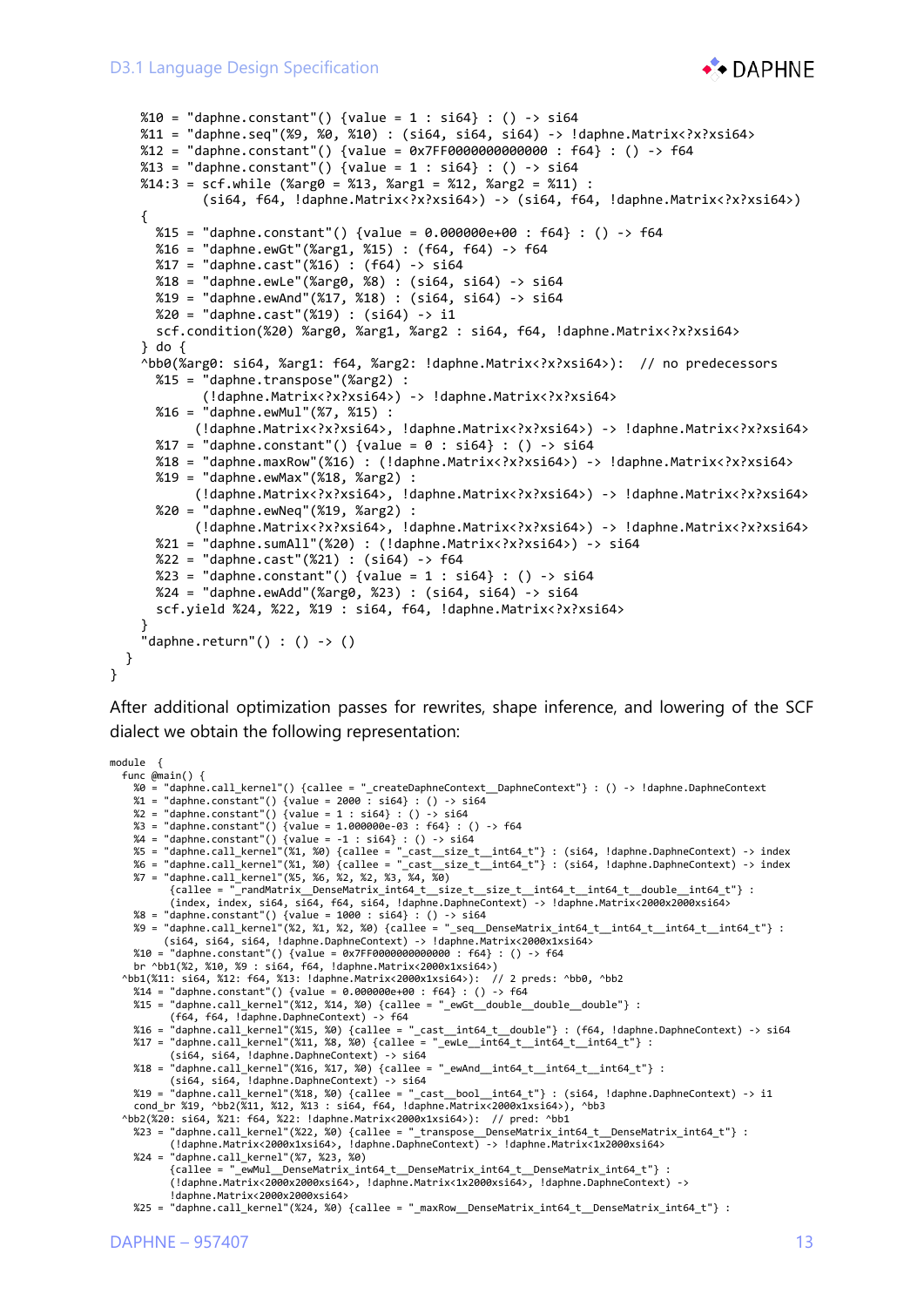#### D3.1 Language Design Specification



```
 (!daphne.Matrix<2000x2000xsi64>, !daphne.DaphneContext) -> !daphne.Matrix<2000x1xsi64>
 %26 = "daphne.call_kernel"(%25, %22, %0) {callee = 
           "_ewMax__DenseMatrix_int64_t__DenseMatrix_int64_t__DenseMatrix_int64_t"} : (!daphne.Matrix<2000x1xsi64>, 
          !daphne.Matrix<2000x1xsi64>, !daphne.DaphneContext) -> !daphne.Matrix<2000x1xsi64>
 %27 = "daphne.call_kernel"(%26, %22, %0) {callee = 
 "_ewNeq__DenseMatrix_int64_t__DenseMatrix_int64_t__DenseMatrix_int64_t"} : (!daphne.Matrix<2000x1xsi64>, 
 !daphne.Matrix<2000x1xsi64>, !daphne.DaphneContext) -> !daphne.Matrix<2000x1xsi64>
 %28 = "daphne.call_kernel"(%27, %0) {callee = "_sumAll__int64_t__DenseMatrix_int64_t"} : 
 (!daphne.Matrix<2000x1xsi64>, !daphne.DaphneContext) -> si64
 %29 = "daphne.call_kernel"(%28, %0) {callee = "_cast__double__int64_t"} : (si64, !daphne.DaphneContext) -> f64
 %30 = "daphne.call_kernel"(%20, %2, %0) {callee = "_ewAdd__int64_t__int64_t__int64_t"} : 
          (si64, si64, !daphne.DaphneContext) -> si64
    br ^bb1(%30, %29, %26 : si64, f64, !daphne.Matrix<2000x1xsi64>)
   ^bb3: // pred: ^bb1
     "daphne.call_kernel"(%0) {callee = "_destroyDaphneContext"} : (!daphne.DaphneContext) -> ()
     "daphne.return"() : () -> ()
  }
}
```
Finally, this representation is further lowered to the MLIR-LLVM dialect, including LLVM function calls to specific kernels such as ewNeq and sumAll for sum( $u = c$ ), and ultimately compiled to hardware-specific instructions.

```
% 77 = 11vm.alloca % 76 \times 111vm.ptr<i1> : (i64) -> !llvm.ptr<ptr<i1>>
 %78 = llvm.mlir.null : !llvm.ptr<i1>
 llvm.store %78, %77 : !llvm.ptr<ptr<i1>>
 %79 = llvm.call @_ewNeq__DenseMatrix_int64_t__.__DenseMatrix_int64_t(%77, %75, %55, %4) : 
       (!llvm.ptr<ptr<i1>>, !llvm.ptr<i1>, !llvm.ptr<i1>, !llvm.ptr<i1>) -> !llvm.void
 %80 = llvm.load %77 : !llvm.ptr<ptr<i1>>
 %81 = llvm.mlir.constant(1 : i64) : i64
 %82 = llvm.alloca %81 x i64 : (i64) -> !llvm.ptr<i64>
 %83 = llvm.call @_sumAll__int64_t__DenseMatrix_int64_t(%82, %80, %4) : 
       (!llvm.ptr<i64>, !llvm.ptr<i1>, !llvm.ptr<i1>) -> !llvm.void
 %84 = llvm.load %82 : !llvm.ptr<i64>
```
#### 4.2 Compilation Chain

**Optimization Passes:** The DAPHNE compilation is based on MLIR optimization passes for enrichment by inferred properties and lowering to executable runtime programs. This lowering descends from high-level, abstract operations and data types to multiple levels of operator specialization (e.g., local/distributed operations, device placement on CPUs/GPUs/FPGAs, choice of physical kernels for specific environments and devices), as well as data specialization (e.g., DenseMatrix/CSRMatrix representations). Optimization passes for rewrites and lowering can be interleaved and repeatedly executed. Important categories of optimization passes include (so far, only partially implemented):

- *MLIR Programming Language Rewrites* (common subexpression elimination, constant propagation, constant folding, branch removal, code motion/loop hoisting, function inlining / unrolling)
- *Type and Property Inference* (e.g., data and value types, shape/dimensions, schema, sparsity/cardinality, symmetry)
- *Inter-Procedural Analysis* (analysis of function call graphs, propagation of types, dimensions, properties)
- *Algebraic Simplification Rewrites* (e.g., many peephole optimizations for sequences/sub-DAGs of relational/linear algebra operations)
- *Operator Ordering* (e.g., join ordering/enumeration, matrix multiplication chain optimization, sum-product optimizations, data-flow-graph linearization)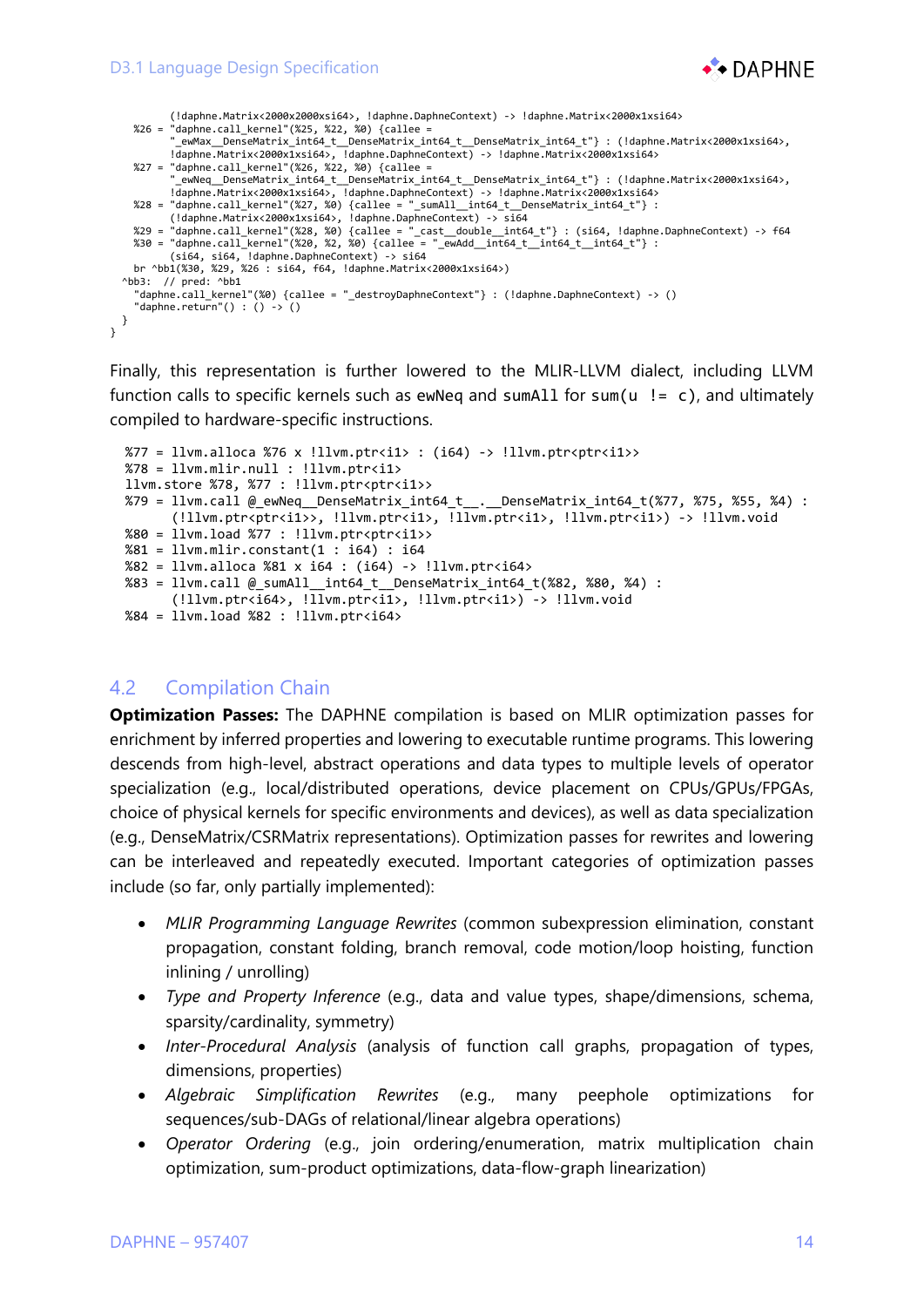

- *Generation of Fused Operator Pipelines* (selection of fused operators in DAGs, vectorization/tiling, and splitting/merging strategies of inputs/results)
- *Memory Management* (update-in-place, reuse of allocations, garbage collection)
- *Execution Type Selection* (local vs distributed operations, w/ distribution primitives for distributed caching/partitioning)
- *Device Placement* (e.g., CPU/GPU/FPGA, multiple devices)
- *Physical Operator Selection* (e.g., different join/group-by operators, matrix multiplication operators, matrix-vector element-wise operations)

**Additional Compiler Components:** These aforementioned optimization passes are assembled in a heuristic manner according to known dependencies among rewrites and lowering passes. In addition, there are several compiler components that are orthogonal to the compilation chain and used by several passes, and even during runtime. First, many advanced rewrites and reordering optimization passes require cost estimation for subprograms. We aim to provide a central cost estimation component including cardinality and sparsity estimation (with different cost functions and summary statistics) for blocks of operations and entire subprograms. The latter has to additionally reason about loops and branches and aggregate a hierarchy of regions and blocks. Second, data-dependent operators, user-defined functions, and conditional control flow can create unknown shapes and properties, which would result in robust but inefficient fallback plans. A dynamic recompilation component aims to adaptively recompile remaining sub-programs at natural or artificial block boundaries according to the actual sizes of intermediates. Third and finally, there is a wide variety of additional runtime strategies that would benefit from compiler assistance – examples include compiler-assisted compression and reuse, which both leverage workload characteristics (aggregated operation workload) to make more informed choices during runtime.

## 5 Extensibility

The overall design principle of an open and extensible system architecture, is of utmost importance to enable low effort exploratory experimentation and custom extensions for new data types, operations, and hardware. We aim to support extensibility in terms of configurations of internal behavior, but also in terms of extensions for custom operations (at script level and kernels), custom data formats (e.g., vendor-specific binary formats), new data types (e.g., compressed types), and various extensions of the compiler and runtime system (e.g., additional IR dialects, new optimization passes, and scheduling algorithms).

#### 5.1 API and DSL Extensibility

At API, DSL, and configuration level, there are multiple aspects of extensibility, all of which require a discussion of different personas and deployments. DAPHNE aims for deployments with different distribution strategies (local, embedded, distributed collections, federated data, parameter servers, custom libraries, and ring/tree reduce), different distributed computing frameworks (DAPHNE standalone, embedded in DBMS and orchestration engines, Spark, Ray, and MPI), different resource managers (e.g., dedicated clusters, resource negotiators like YARN,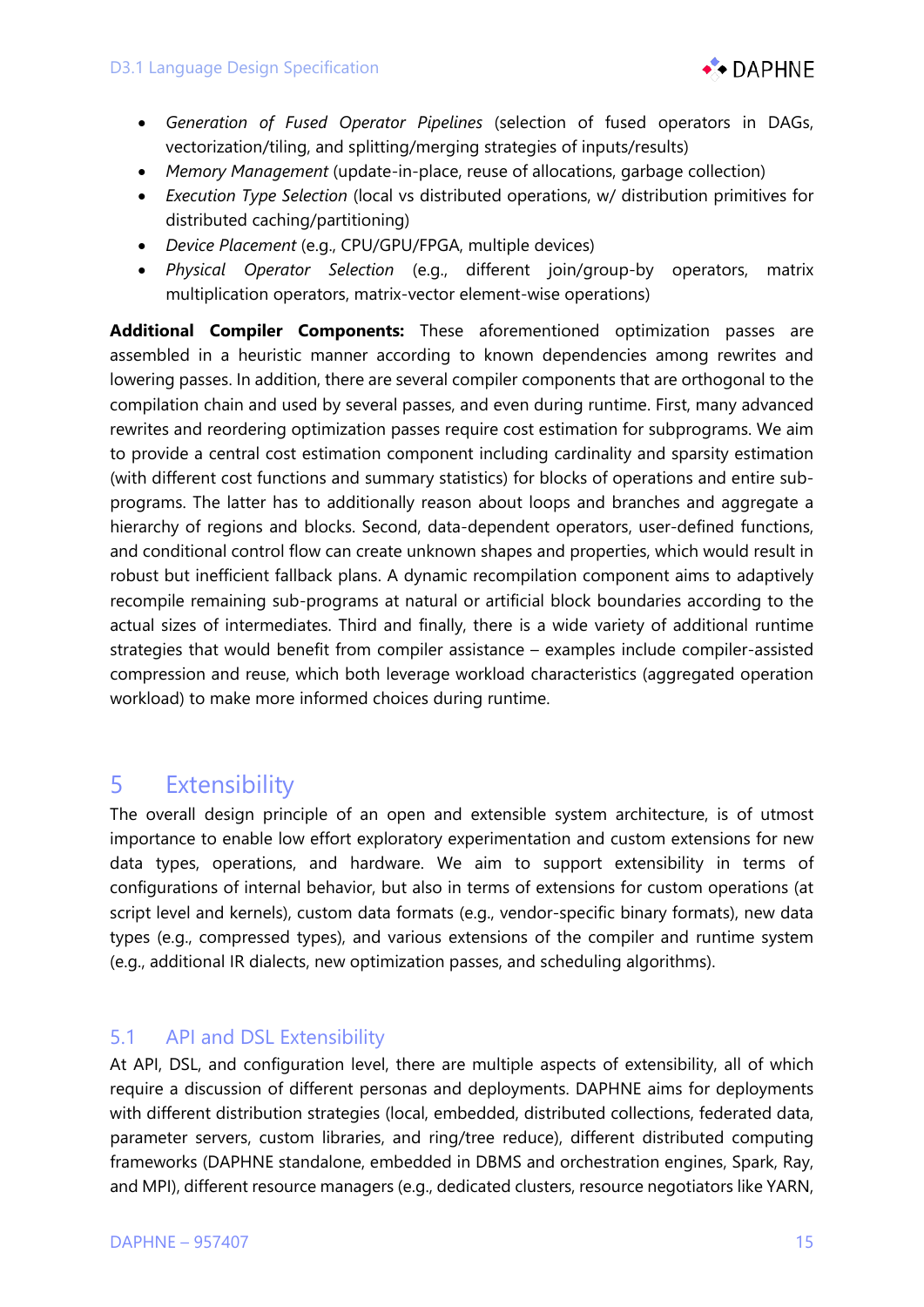

Mesos, and Kubernetes, and HPC Batch schedulers like Slurm), as well as different on-premise and cloud hardware resources. In this context, we see the personas of (1) internal/external developers, (2) users, and (3) infrastructure administrators.



**Figure 3: DAPHNE Configuration and Extensibility.**

**Extension Catalog:** Figure 3 shows an example workflow involving an initial design of an extension catalog that allows registering dedicated artifacts in the form of shared libraries. The catalog also registers the type of extension (e.g., kernels for existing operations like matrix multiplication if possible, or data types), traits and properties, as well as cost functions provided by developers. Based on this metadata, theses extensions are represented in DaphneIR and thus included in various optimization passes such as shape inference, and operator selection. The concrete use of extensions can be further influenced both at script level (mostly by users or during experimentation) or configuration files that influence the entire deployment and thus, potentially many users (mostly by administrators but also in batch scheduling scripts).

**Extensibility at Script Level:** At DaphneDSL level, we provide means for obtaining and setting configurations parameters and topology information transiently in a programmatic manner (e.g., getNumThreads() and setNumThreads(32)). These configurations include available devices, degree of parallelism, memory budgets, but also selecting different garbage collection and scheduling algorithms. Depending on the place of invocation these transient configurations affect the default configuration for the current scope and child-scopes (e.g., called function). Script-level extensibility also includes dedicated built-in functions for affecting data representations, data placement, and operator placement:

```
X = sparse(Y);
 X = compress(Y);
 X = device(Y, "/GPU:0"); 
 X = device(Y, ["/GPU:0","/GPU:1"], round_robin);
X = Y @ gpu Z; // matmult on GPU
```
All these decisions are made via basic built-in functions. This approach provides clear dataflow semantics with copy-on-write, and allows extensibility. For example, a developer might create a new compressed data type and operations. By registering and invoking a shared library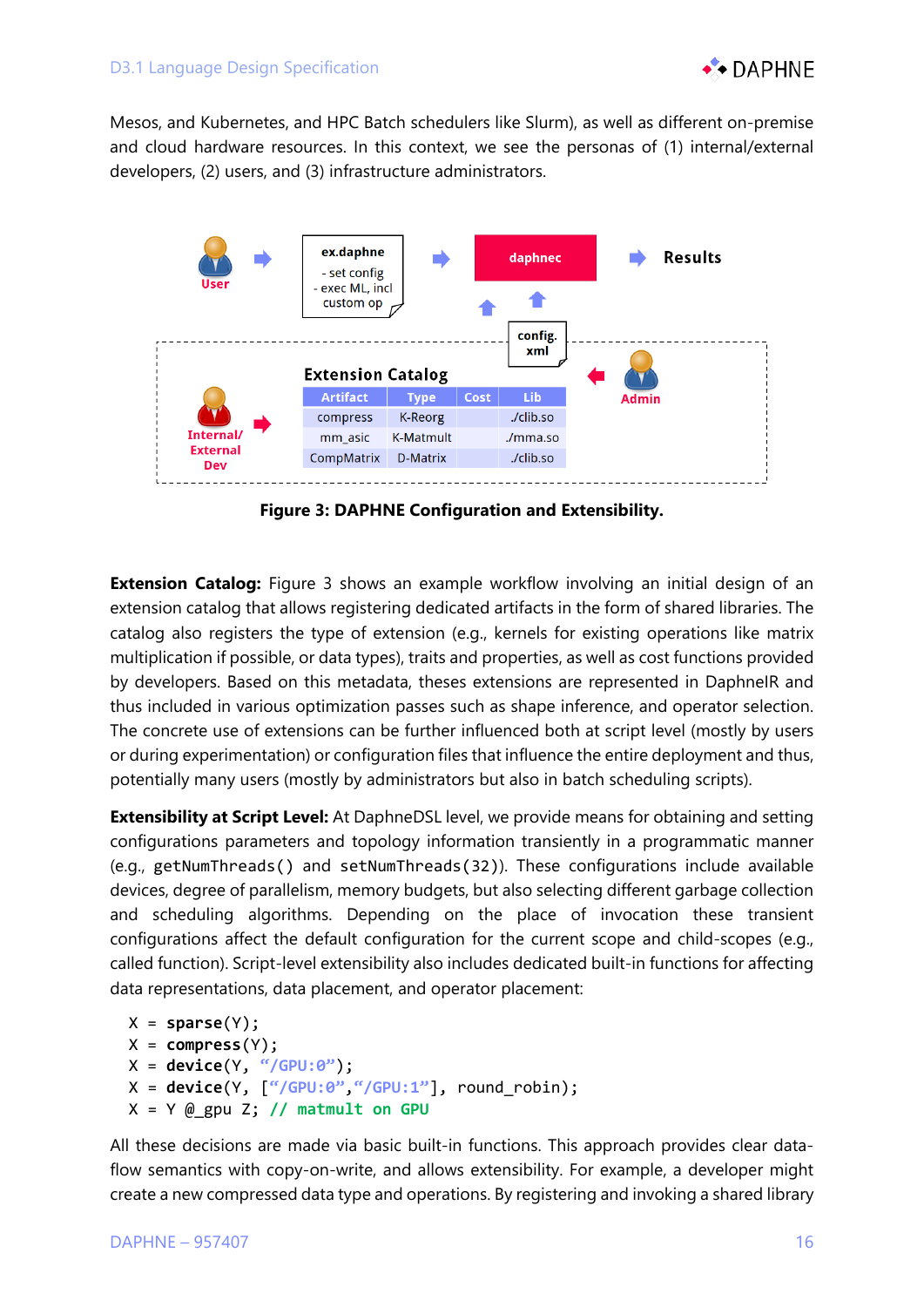

with a custom compressXYZ() operation, the data can be explicitly brought into this representation and subsequent function calls on this data object will then be dispatched to the new specialized operator implementations accordingly. All these script-level decisions lose data dependence but are user choices and will be treated as constraints. The optimizing compiler then handles remaining operations around these fixed operators, and helps lowering everything to execution plans as needed (multi-level specification).

**Extensibility at Configuration Level:** Similar to setting configuration parameters at script level, the same configurations can also be set globally at deployment level. We will provide JSON or XML configuration files in the installation directory, and allow users to use per-user configuration files (e.g., configured via bashrc or environment variables). These configuration files or environment variables will also enable automatic modifications in the context of batch schedulers (e.g., after resource allocation). Regarding extensibility, these configurations primarily focus on selecting alternative algorithms and influencing the extension catalog.

#### 5.2 Compiler and Runtime Extensibility

Besides the extensibility features at script and configuration level (which also allow the introduction of new runtime kernels), we further aim to allow configurations and extensions of the optimizing DAPHNE compiler and DaphneIR.

**Daphne IR:** The DAPHNE MLIR dialect DaphneIR defines types, operations, and various traits (e.g., for schema, type, and shape inference) in so-called TableGen [TD21] records, but also reuses existing MLIR dialects like SCF (structured control flow). One developer-centric direction for extensibility is the extension of our DaphneIR dialect. Common use cases are adding new operations of an existing category (e.g., a new unary elementwise operation), adding a new category of operations (e.g., a specific quaternary operator), adding new traits (e.g., as help for new optimization passes). Additionally, developers might add existing or new MLIR dialects and integrate them with the rest of the system by changing the DAPHNE infrastructure internally. While some of these extensions can reuse most of the existing runtime operations, other require additional runtime kernels.

**Compilation Chain:** MLIR's approach of applying a sequence of optimization passes is already very modular and can reuse existing LLVM and MLIR passes (e.g., constant folding, common subexpression elimination, code motion/loop hoisting). Adding new optimization passes or recomposing existing optimization passes into custom compilation chains is a natural direction for compiler extensibility. For example, having registered a new data type or kernel, an additional optimization pass may apply them for a given IR program under certain conditions.

**Sideways Entry in Multi-level Compilation:** The normal invocation of DAPHNE through daphnec (by a user or through the Python API) takes a DaphneDSL script and then compiles and executes this script. In order to allow for debugging and understanding, an explain flag allows to print the DaphneIR at different states of compilation. Similar to the use of kernels at script level, which are treated as constraints, we will extend daphnec to take valid DaphneIR instead of DaphneDSL as program specification as well. This flexibility allows researchers to obtain the generated execution plan, modify the plan slightly (e.g., to force certain sequences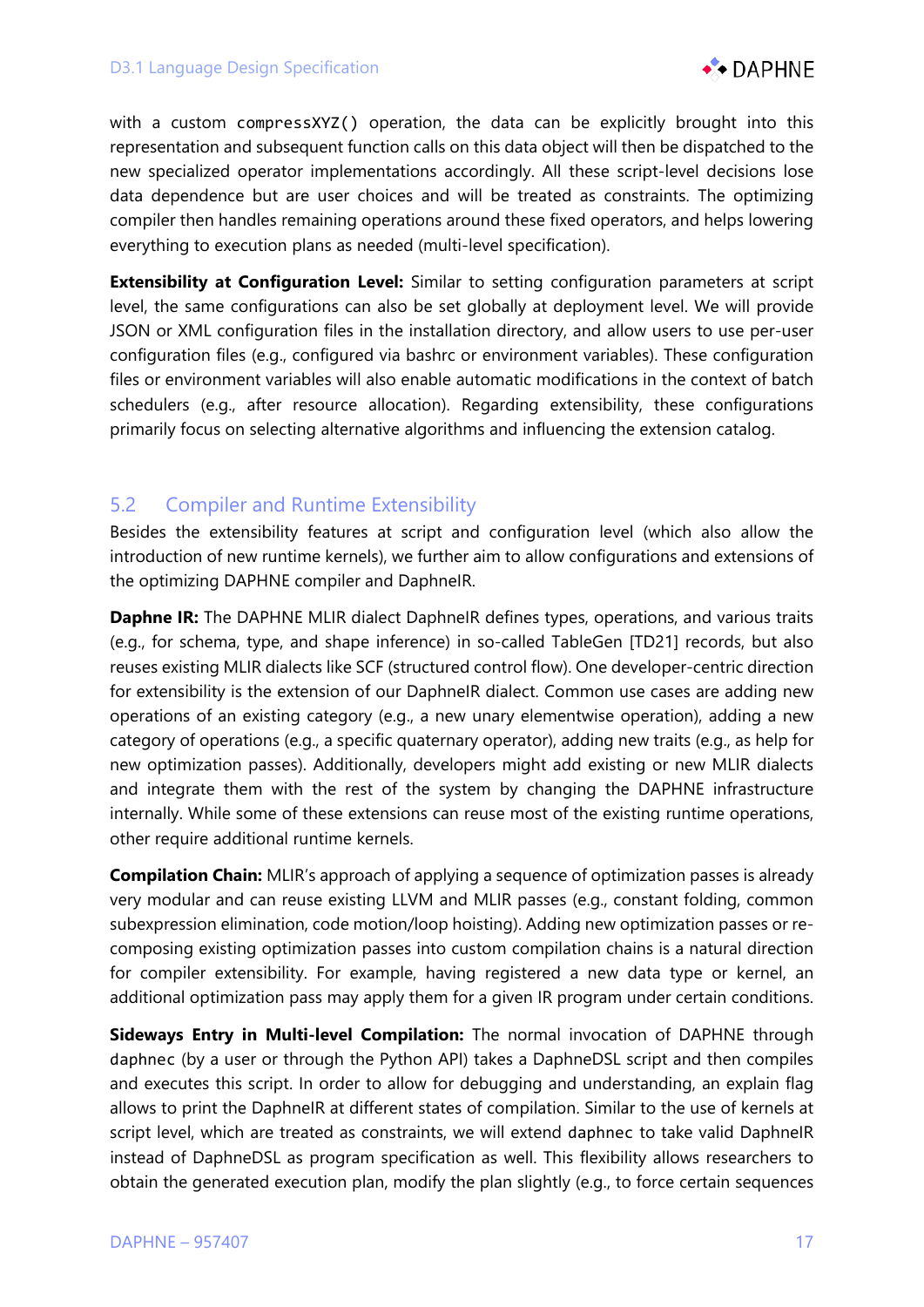

of local or distributed operations), and execute this plan through daphnec, which performs the remaining lowering and runs the final executable plan.

## 6 Related Work

Besides existing work on language abstractions in the areas of data management, highperformance computing, and ML systems, there are a couple of closely related projects and systems, aiming for system infrastructure similar to DAPHNE. In the following, we discuss this additional related work of systems and language specifications for IDA pipelines (partial extension from deliverable D2.1 [D2.1]), means of extensibility in data management and ML systems including algorithms, data formats, and the underlying hardware.

**Systems for IDA Pipelines:** The trend toward IDA pipelines is currently handled with a combination of existing systems including standalone and embedded DBMS like DuckDB [RM20], ML systems like TensorFlow [A+16] or PyTorch [P+19], data-parallel computation frameworks like Spark [ZC+12], Flink [CK+15], or Dask [R15] (often with collections of tiles of an overall matrix or frame), as well as a variety of specialized systems or libraries (e.g., for graph processing and time series analysis) and even custom application codes. Furthermore, ML systems are extended with features for basic data processing (e.g., from TensorFlow to TFX [BB+17]), DBMS are extended with ML capabilities (e.g., via UDFs or lambda functions) [KBY17], data-parallel frameworks aim to provide a unified environment [ZC+12], compilation frameworks like MLIR [LP+20] or CVM [MM+20] provide common compiler infrastructure and HPC techniques are increasingly adopted across these systems [BKS20]. However, these integrated systems often rely on separate libraries and data representations for query processing, ML, and HPC, which makes them difficult to apply in tightly integrated pipelines where, for example, ML-based data cleaning, query processing, and ML training is performed repeatedly in an interleaved manner.

**Extensibility:** Providing extensibility for functionality and performance has been investigated in different systems and at different abstraction levels. First, in the context of database management systems, there are great surveys of work on extensibility [CH90]. Abstract data types and user-defined functions/aggregates were introduced in PostgreSQL [S16] and are now widely used in practice. Such UDFs have also been used to integrate ML into DBMS [FK+12] and HPC OpenMP applications in DBMS [WPM+15], but UDFs are often treated as black boxes thus, not subject to optimization (unless parsed and explicitly included into the optimization process [HP+12]). Additional means of extensibility include query optimizer generators [GM+93], extensible cardinality estimation [JS+02], interfaces for new storage methods (aka storage managers, or storage engines) with well-defined interfaces for create/drop relation, insert, delete, update, and get()/getNext() operations, but also persistently stored modules like attachments or triggers. Second, several ML systems also provide means of extensibility. DNN frameworks like Caffee, PyTorch, and TensorFlow make it easy to add layers and optimizers. AutoML systems like MLBase defined catalogs for registering new ML algorithms with their cost functions [KT+13]. Additionally, some ML systems also focus on extensibility of ML system internals. Examples include TensorFlow distribution strategies [G19] for data exchange in mini-batch training, TVM code generation for new hardware backends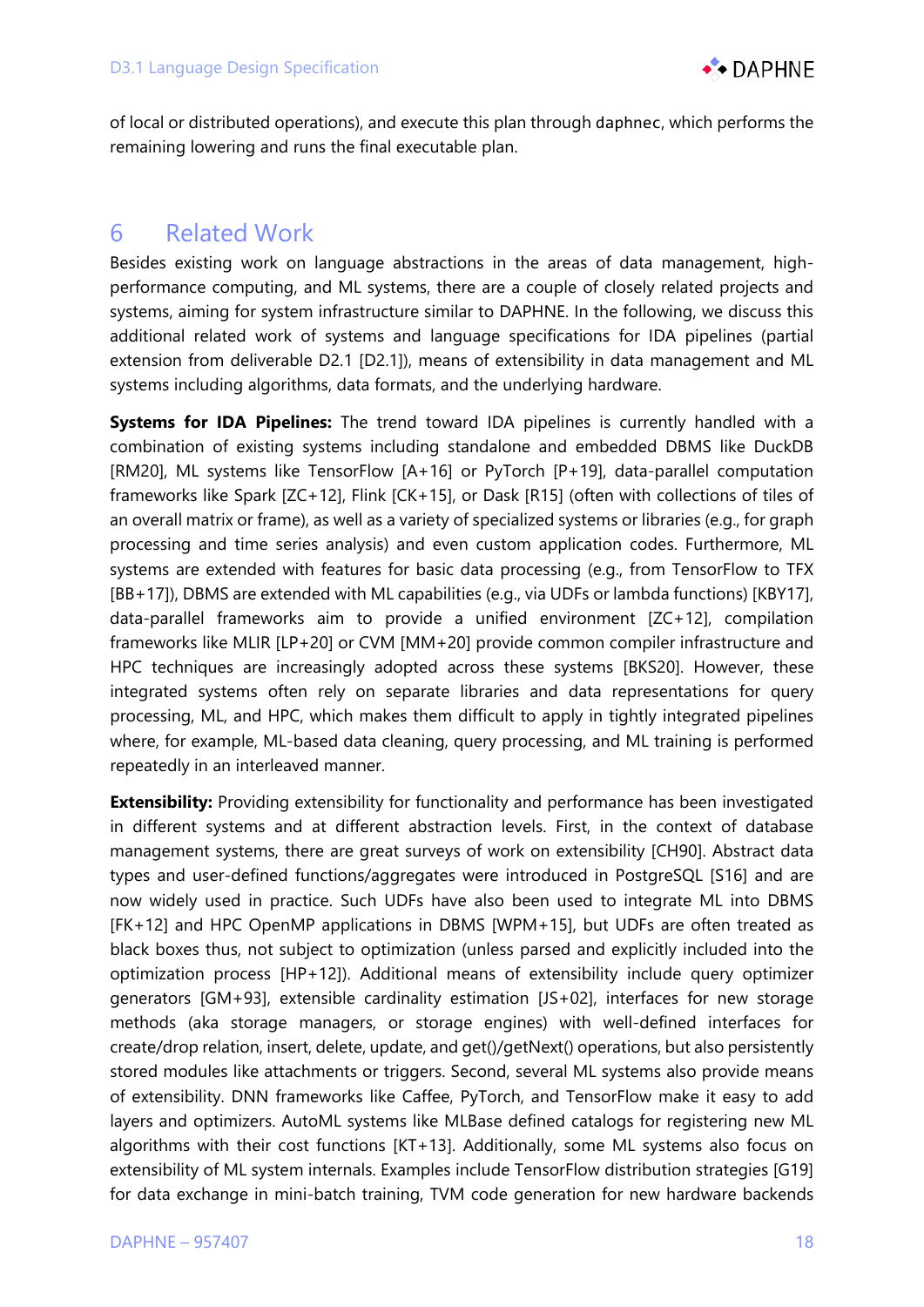

[CM+18], and the Flashlight library for extensibility by custom modules and kernels [F21]. DAPHNE takes inspiration from these existing works and aims to build an open and extensible infrastructure for IDA pipelines that combine data management, HPC, and ML systems.

## 7 Conclusions

To summarize, we described the overall DAPHNE language design specification, including DaphneDSL and DaphneLib, an overview of the DAPHNE compiler including DaphneIR, and plans for extensibility at different levels. In conclusion, a common language abstraction based on abstract frames and matrix operations (as well as a hierarchy of composite language abstractions) for specifying and executing integrated data analysis pipelines seems feasible. In this context, we follow the major design principles of coarse-grained frame and matrix operations for preserving semantics and simplifying parallelization, data independence to enable adaptation to data and deployment characteristics, and extensibility to allow for exploration and extensions for new environments. The language abstractions will be extended as we build out the DAPHNE prototype over the next years. Interesting research directions related to language abstractions include the design of the catalog for registering extensions, generic optimization passes that seamlessly leverage unknown extensions, constrained program optimization respecting user-provided decisions, and internal runtime abstractions for low-overhead access of custom data types to reuse non-specialized operators.

## 8 References

- [A+16] Martín Abadi et al.: TensorFlow: A System for Large-Scale Machine Learning. OSDI 2016
- [AX+15] Michael Armbrust, Reynold S. Xin, Cheng Lian, Yin Huai, Davies Liu, Joseph K. Bradley, Xiangrui Meng, Tomer Kaftan, Michael J. Franklin, Ali Ghodsi, Matei Zaharia: Spark SQL: Relational Data Processing in Spark. SIGMOD 2015
- [BA+20] Matthias Boehm, Iulian Antonov, Sebastian Baunsgaard, Mark Dokter, Robert Ginthör, Kevin Innerebner, Florijan Klezin, Stefanie N. Lindstaedt, Arnab Phani, Benjamin Rath, Berthold Reinwald, Shafaq Siddiqui, Sebastian Benjamin Wrede: SystemDS: A Declarative Machine Learning System for the End-to-End Data Science Lifecycle. CIDR 2020
- [BB+17] Denis Baylor et al: TFX: A TensorFlow-Based Production-Scale Machine Learning Platform. KDD 2017
- [BBY13] Botong Huang, Shivnath Babu, Jun Yang: Cumulon: optimizing statistical data analysis in the cloud. SIGMOD 2013
- [BC+18] Jeff Bezanson, Jiahao Chen, Benjamin Chung, Stefan Karpinski, Viral B. Shah, Jan Vitek, Lionel Zoubritzky: Julia: dynamism and performance reconciled by design. Proc. ACM Program. Lang. 2(OOPSLA), 2018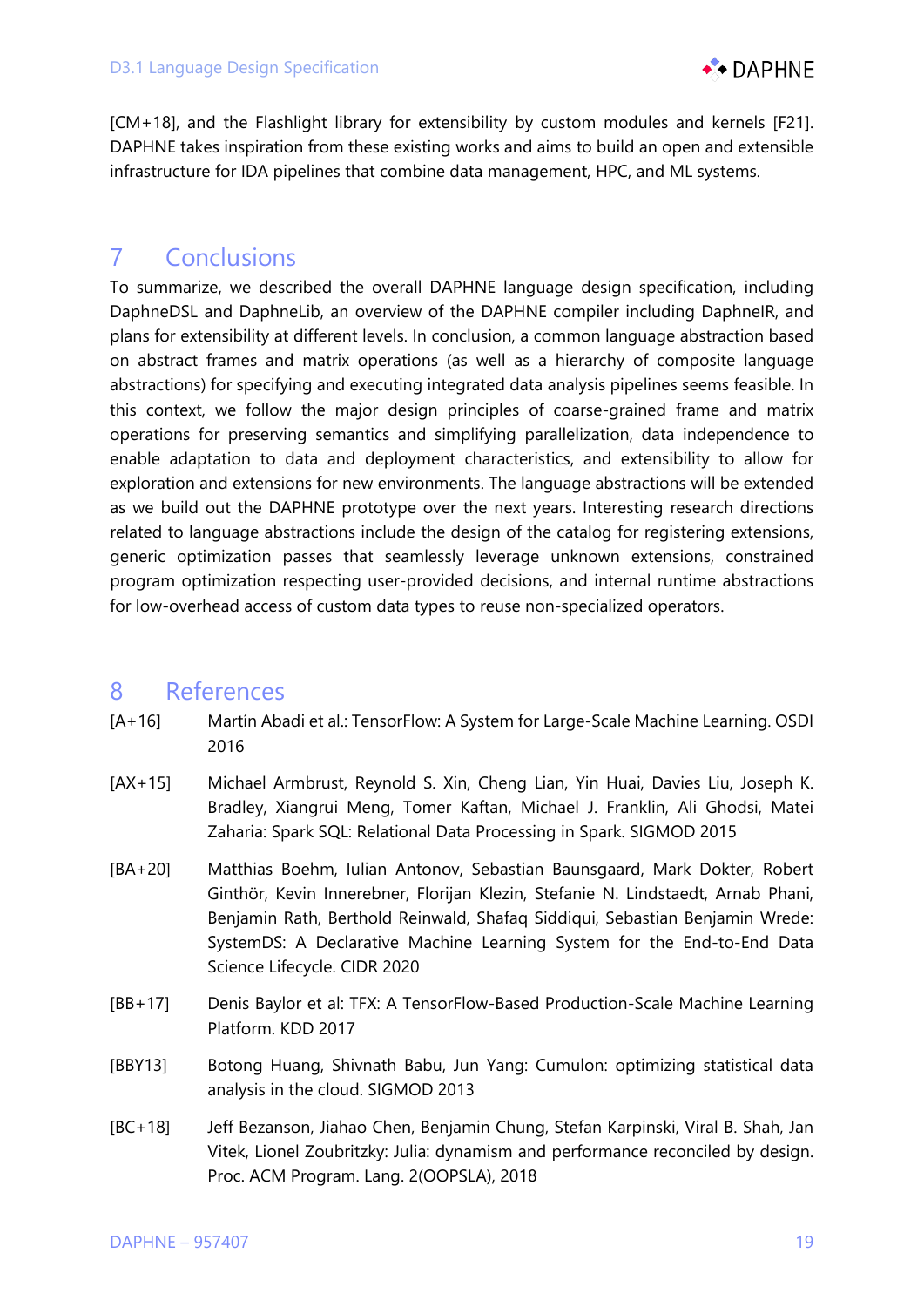

- [BD+16] Matthias Boehm, Michael Dusenberry, Deron Eriksson, Alexandre V. Evfimievski, Faraz Makari Manshadi, Niketan Pansare, Berthold Reinwald, Frederick Reiss, Prithviraj Sen, Arvind Surve, Shirish Tatikonda: SystemML: Declarative Machine Learning on Spark. PVLDB 9(13), 2016
- [BK+12] Jeff Bezanson, Stefan Karpinski, Viral B. Shah, Alan Edelman: Julia: A Fast Dynamic Language for Technical Computing. CoRR abs/1209.5145 (2012)
- [BKS20] S. Blanas, P. Koutris, and A. Sidiropoulos. Topology-aware Parallel Data Processing: Models, Algorithms and Systems at Scale. In CIDR, 2020.
- [BMM13] Carsten Binnig, Norman May, Tobias Mindnich: SQLScript: Efficiently Analyzing Big Enterprise Data in SAP HANA. BTW 2013
- [BT+14] Matthias Boehm, Shirish Tatikonda, Berthold Reinwald, Prithviraj Sen, Yuanyuan Tian, Douglas Burdick, Shivakumar Vaithyanathan: Hybrid Parallelization Strategies for Large-Scale Machine Learning in SystemML. PVLDB 7(7), 2014
- [C70] E. F. Codd: A Relational Model of Data for Large Shared Data Banks. Commun. ACM 13(6), 1970
- [CB74] Donald D. Chamberlin, Raymond F. Boyce: SEQUEL: A Structured English Query Language. SIGMOD Workshop, Vol. 1 1974
- [CG+05] Philippe Charles, Christian Grothoff, Vijay A. Saraswat, Christopher Donawa, Allan Kielstra, Kemal Ebcioglu, Christoph von Praun, Vivek Sarkar: X10: an objectoriented approach to non-uniform cluster computing. OOPSLA 2005
- [CH90] Michael J. Carey, Laura M. Haas: Extensible Database Management Systems. SIGMOD Rec. 19(4), 1990
- [CK+15] Paris Carbone, Asterios Katsifodimos, Stephan Ewen, Volker Markl, Seif Haridi, Kostas Tzoumas: Apache Flink™: Stream and Batch Processing in a Single Engine. IEEE Data Eng. Bull. 38(4), 2015
- [CM+18] Tianqi Chen et al.: TVM: An Automated End-to-End Optimizing Compiler for Deep Learning. OSDI 2018
- [D2.1] DAPHNE: D2.1 Initial System Architecture, EU Project Deliverable, 08/2021
- [DR18] Luna Dong, Theodoros Rekatsinas: Data Integration and Machine Learning: A Natural Synergy. PVLDB 11(12), 2018
- [DSB+10] Sudipto Das, Yannis Sismanis, Kevin S. Beyer, Rainer Gemulla, Peter J. Haas, John McPherson: Ricardo: integrating R and Hadoop. SIGMOD 2010
- [F21] Facebook: Flashlight: Fast and flexible machine learning in C++, 2021, https://github.com/flashlight/flashlight
- [FK+12] Xixuan Feng, Arun Kumar, Benjamin Recht, Christopher Ré: Towards a unified architecture for in-RDBMS analytics. SIGMOD 2012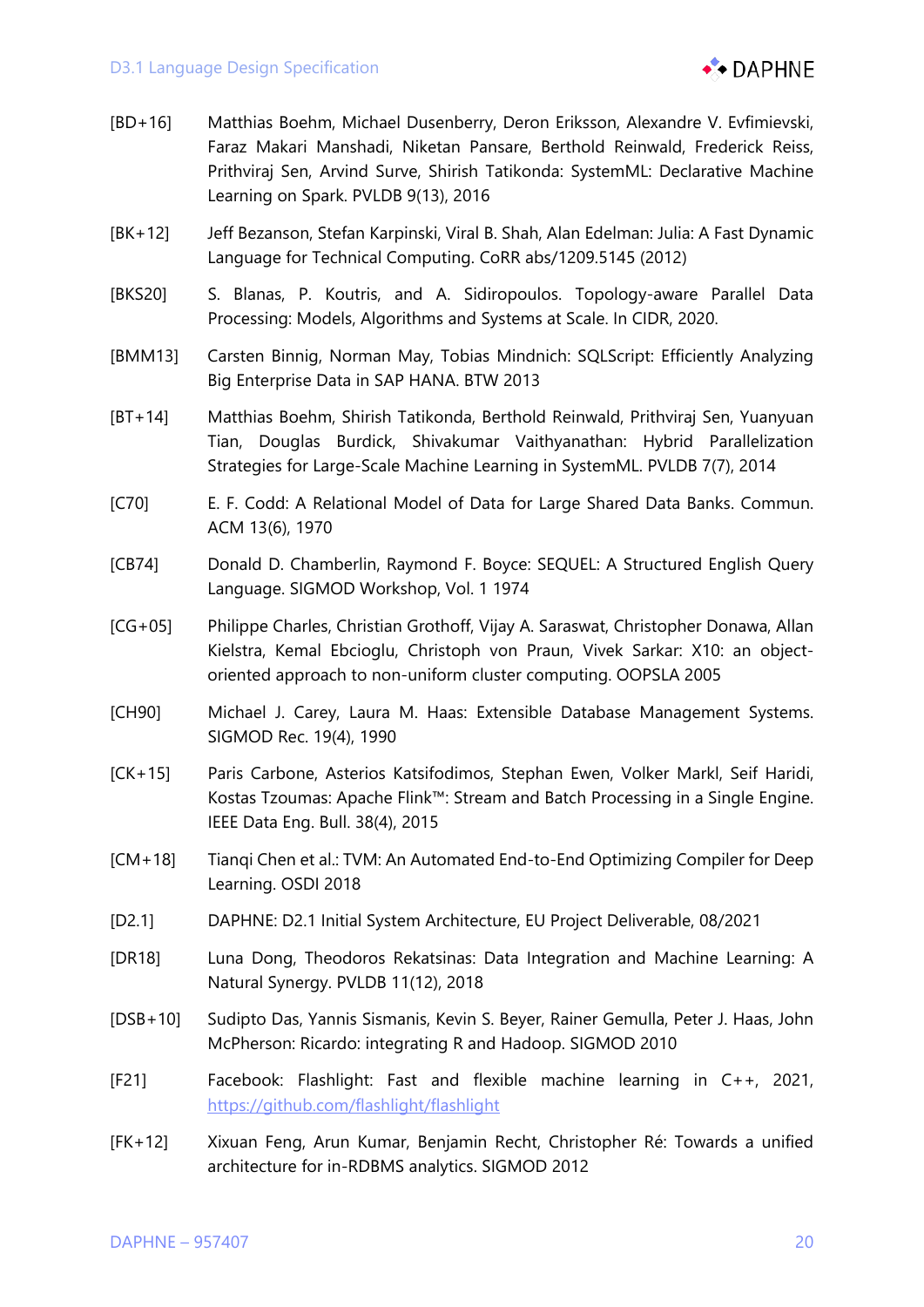- [G19] Google: Inside TensorFlow: tf.distribute.Strategy, 2019, https://www.youtube.com/watch?v=jKV53r9-H14
- [GM+93] Goetz Graefe, William J. McKenna: The Volcano Optimizer Generator: Extensibility and Efficient Search. ICDE 1993
- [GLW+11] Philipp Große, Wolfgang Lehner, Thomas Weichert, Franz Färber, Wen-Syan Li: Bridging Two Worlds with RICE Integrating R into the SAP In-Memory Computing Engine. PVLDB 4(12), 2011
- [HM+20] Charles R. Harris et al: Array programming with NumPy. Nat. 585, 2020
- [HP+12] Fabian Hueske, Mathias Peters, Matthias Sax, Astrid Rheinländer, Rico Bergmann, Aljoscha Krettek, Kostas Tzoumas: Opening the Black Boxes in Data Flow Optimization. PVLDB 5(11), 2012
- [HR+12] Joseph M. Hellerstein, Christopher Ré, Florian Schoppmann, Daisy Zhe Wang, Eugene Fratkin, Aleksander Gorajek, Kee Siong Ng, Caleb Welton, Xixuan Feng, Kun Li, Arun Kumar: The MADlib Analytics Library or MAD Skills, the SQL. PVLDB 5(12), 2012
- [JS+02] Vanja Josifovski, Peter M. Schwarz, Laura M. Haas, Eileen Tien Lin: Garlic: a new flavor of federated query processing for DB2. SIGMOD 2002
- [KBY17] Arun Kumar, Matthias Boehm, and Jun Yang: Data Management in Machine Learning: Challenges, Techniques, and Systems. In SIGMOD, 2017.
- [KT+13] Tim Kraska, Ameet Talwalkar, John C. Duchi, Rean Griffith, Michael J. Franklin, Michael I. Jordan: MLbase: A Distributed Machine-learning System. CIDR 2013
- [LP+20] Chris Lattner, Jacques A. Pienaar, Mehdi Amini, Uday Bondhugula, River Riddle, Albert Cohen, Tatiana Shpeisman, Andy Davis, Nicolas Vasilache, Oleksandr Zinenko: MLIR: A Compiler Infrastructure for the End of Moore's Law. CoRR abs/2002.11054, 2020
- [MBK00] Stefan Manegold, Peter A. Boncz, Martin L. Kersten: Optimizing database architecture for the new bottleneck: memory access. VLDB J. 9(3), 2000
- [MDM19] Piero Molino, Yaroslav Dudin, Sai Sumanth Miryala: Ludwig: a type-based declarative deep learning toolbox. CoRR abs/1909.07930, 2019
- [MG+11] Josh Milthorpe, V. Ganesh, Alistair P. Rendell, David Grove: X10 as a Parallel Language for Scientific Computation: Practice and Experience. IPDPS 2011
- [MH+12] Floréal Morandat, Brandon Hill, Leo Osvald, Jan Vitek: Evaluating the Design of the R Language - Objects and Functions for Data Analysis. ECOOP 2012
- [MM+20] Ingo Müller, Renato Marroquin, Dimitrios Koutsoukos, Mike Wawrzoniak, Sabir Akhadov, Gustavo Alonso: The collection Virtual Machine: an abstraction for multi-frontend multi-backend data analysis. DaMoN@SIGMOD 2020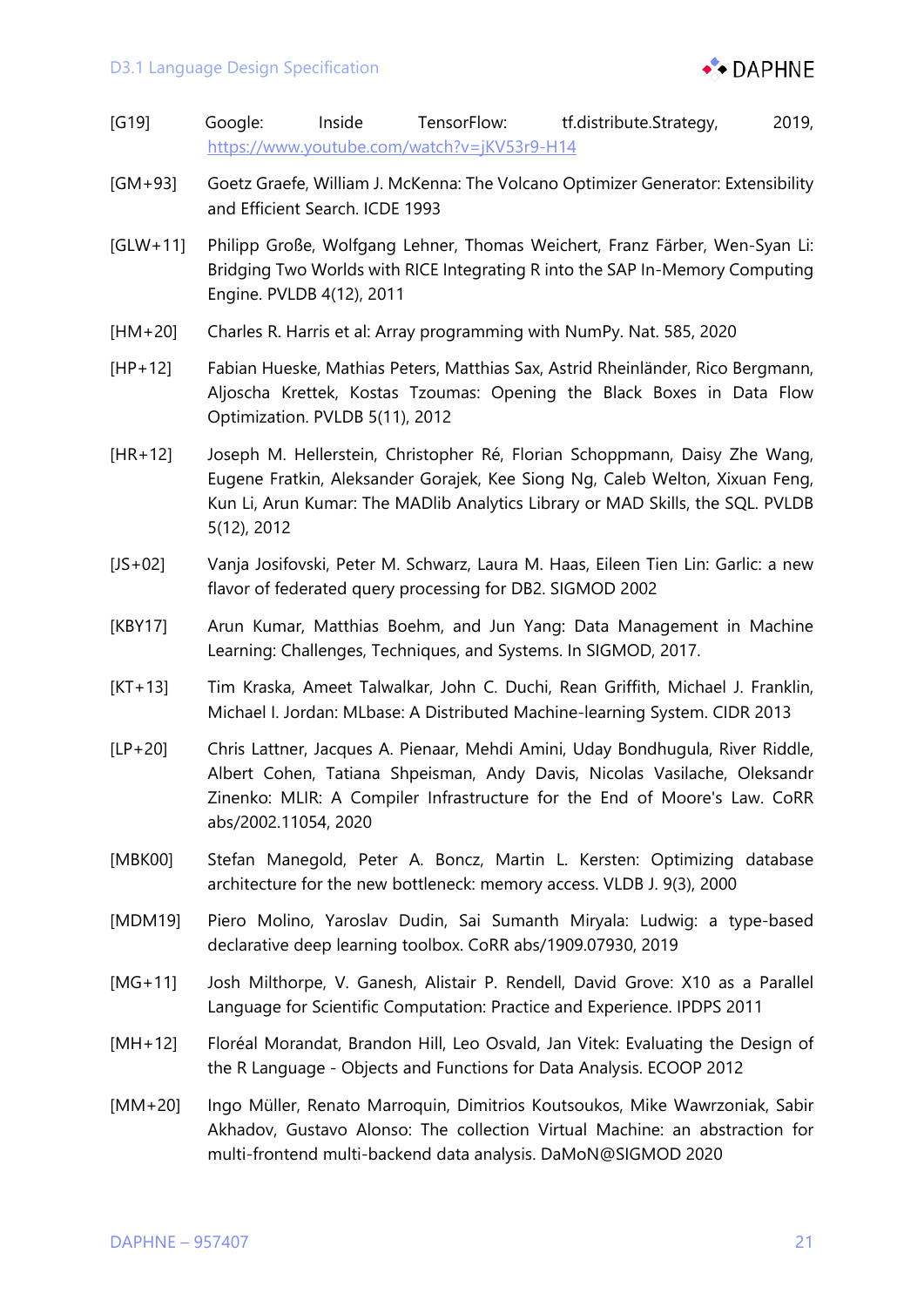

- [NS+20] Supun Nakandala, Karla Saur, Gyeong-In Yu, Konstantinos Karanasos, Carlo Curino, Markus Weimer, Matteo Interlandi: A Tensor Compiler for Unified Machine Learning Prediction Serving. OSDI 2020
- [P+11] Fabian Pedregosa et al.: Scikit-learn: Machine Learning in Python. JMLR 12, 2011
- [P+19] Adam Paszke et al: PyTorch: An Imperative Style, High-Performance Deep Learning Library. NeurIPS 2019
- [R15] Matthew Rocklin: Dask: Parallel Computation with Blocked algorithms and Task Scheduling, SCIPY 2015.
- [Re20] Christopher Ré: Overton: A Data System for Monitoring and Improving Machine-Learned Products. CIDR 2020
- [RM20] Mark Raasveldt, Hannes Mühleisen: Data Management for Data Science Towards Embedded Analytics. CIDR 2020
- [RMT+17] Viktor Rosenfeld, René Müller, Pinar Tözün, Fatma Özcan: Processing Java UDFs in a C++ environment. SoCC 2017
- [RP+17] Karthik Ramachandra, Kwanghyun Park, K. Venkatesh Emani, Alan Halverson, César A. Galindo-Legaria, Conor Cunningham: Froid: Optimization of Imperative Programs in a Relational Database. PVLDB 11(4), 2017
- [S16] Michael Stonebraker: The land sharks are on the squawk box. Commun. ACM 59(2), 2016
- [SB21] Svetlana Sagadeeva, Matthias Boehm: SliceLine: Fast, Linear-Algebra-based Slice Finding for ML Model Debugging. SIGMOD 2021
- [SW+76] Michael Stonebraker, Eugene Wong, Peter Kreps, Gerald Held: The Design and Implementation of INGRES. ACM Trans. Database Syst. 1(3), 1976
- [SW+15] Jaeho Shin, Sen Wu, Feiran Wang, Christopher De Sa, Ce Zhang, Christopher Ré: Incremental Knowledge Base Construction Using DeepDive. PVLDB 8(11), 2015
- [TD21] LLVM Team: TableGen Overview, https://llvm.org/docs/TableGen/, 2021
- [WPM+15] Florian Wolf, Iraklis Psaroudakis, Norman May, Anastasia Ailamaki, Kai-Uwe Sattler: Extending database task schedulers for multi-threaded application code. SSDBM 2015
- [ZC+12] Matei Zaharia, Mosharaf Chowdhury, Tathagata Das, Ankur Dave, Justin Ma, Murphy McCauly, Michael J. Franklin, Scott Shenker, Ion Stoica: Resilient Distributed Datasets: A Fault-Tolerant Abstraction for In-Memory Cluster Computing. NSDI 2012